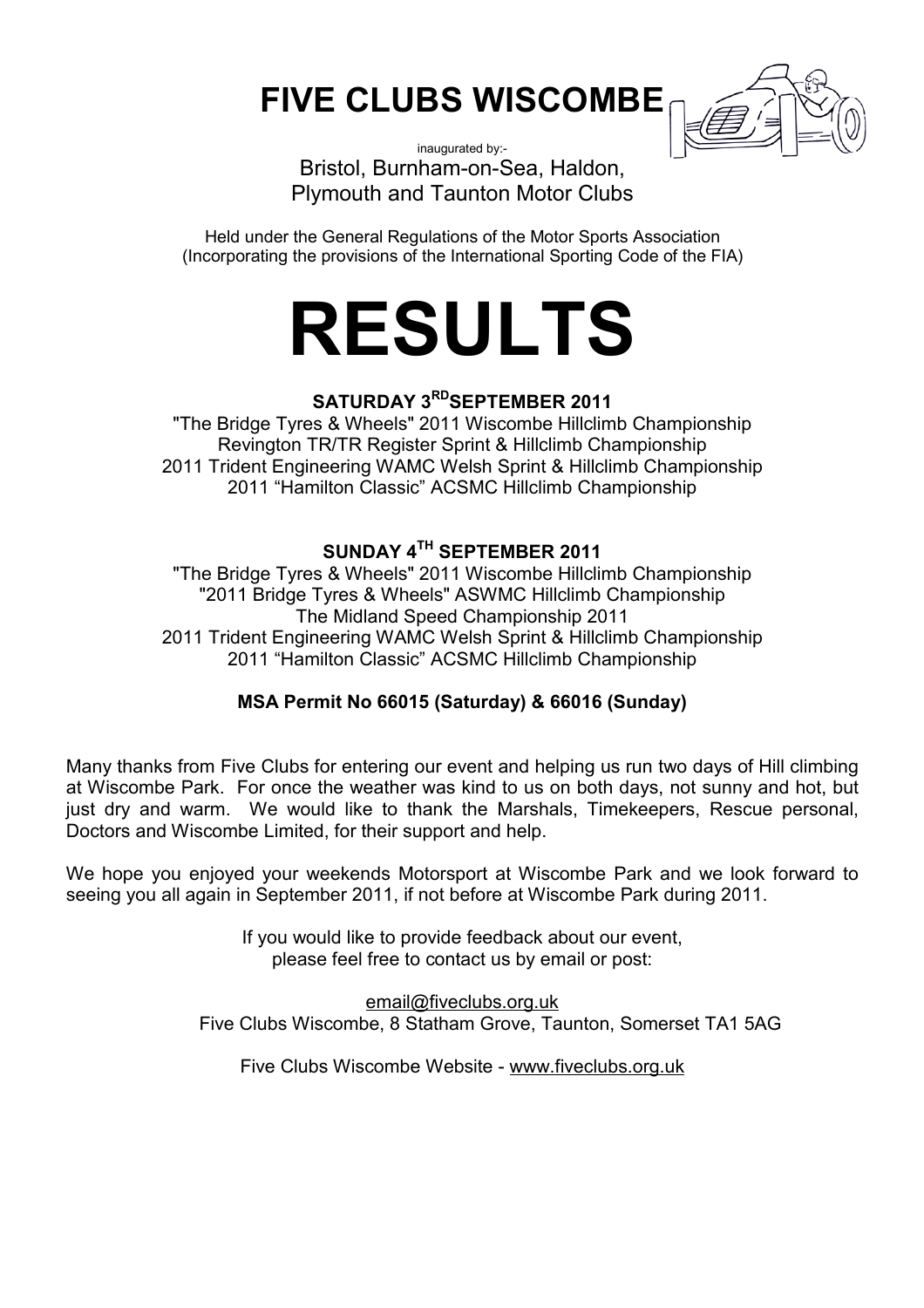|                   | FIVE CLUBS - WISCOMBE - SATURDAY 3RD SEPETMBER 2011 - FINAL RESULTS |                                                                                                                                                 |           |                                |        |            |       |        |            |       |        |         |       |                   |         |       |
|-------------------|---------------------------------------------------------------------|-------------------------------------------------------------------------------------------------------------------------------------------------|-----------|--------------------------------|--------|------------|-------|--------|------------|-------|--------|---------|-------|-------------------|---------|-------|
|                   |                                                                     | Held under the General Regulations of the Motor Sports Association (Incorporating the provisions of the International Sporting Code of the FIA) |           |                                |        |            |       |        |            |       |        |         |       |                   |         |       |
|                   |                                                                     |                                                                                                                                                 |           |                                |        |            |       |        |            |       |        |         |       |                   |         |       |
|                   |                                                                     |                                                                                                                                                 |           |                                |        | Practice 1 |       |        | Practice 2 |       |        | Timed 1 |       |                   | Timed 2 |       |
| Car               | <b>Driver</b>                                                       | Model                                                                                                                                           | <b>CC</b> | Club                           | Launch | Split      | Time  | Launch | Split      | Time  | Launch | Split   | Time  | Launch            | Split   | Time  |
|                   |                                                                     | Class A1 - Roadgoing Series Production Cars up to 1400cc                                                                                        |           |                                |        |            |       |        |            |       |        |         |       |                   |         |       |
| 151               | Lee Moore                                                           | <b>Citroen AXGT</b>                                                                                                                             |           | 1360 Woolbridge                | 3.43   | 24.62      | 50.84 | 3.44   | 24.30      | 49.19 | 3.41   | 24.97   | 50.00 | $\overline{3.30}$ |         | FAIL  |
| 158               | Simon Howard                                                        | <b>Citroen Saxo</b>                                                                                                                             |           | 1360 Taunton                   | 3.48   | 26.21      | 53.55 | 3.40   | 25.79      | 52.87 | 3.40   | 25.84   | 52.94 | 3.30              | 25.69   | 52.56 |
| 156               | Matthew Searle                                                      | <b>VW Lupo TDI</b>                                                                                                                              |           | 1400 Bristol Pegasus           | 3.21   | 26.48      | 55.05 | 3.28   | 25.92      | 53.42 | 3.25   | 25.79   | 53.14 | 3.25              | 25.47   | 52.74 |
| 159               | <b>Gary Weldon</b>                                                  | Vauxhall Corsa                                                                                                                                  |           | 1389 Woolbridge                | 3.63   | 26.69      | 54.48 | 3.54   | 25.98      | 52.86 | 3.60   | 25.84   | 52.76 | 3.46              | 25.92   | 52.91 |
| 157               | Peter Stiles                                                        | Suzuki Swift GTi                                                                                                                                |           | 1298 B-O-S                     | 3.76   | 26.86      | 54.34 | 3.61   | 26.61      | 53.84 | 3.76   | 26.38   | 53.26 | 3.71              | 26.21   | 52.95 |
| 158a              | Daniel Howard                                                       | Citroen Saxo                                                                                                                                    |           | 1360 Taunton                   | 3.54   | 26.35      | 55.17 | 3.36   | 26.09      | 53.73 | 3.45   | 26.04   | 53.24 | 3.35              | 25.86   | 53.99 |
|                   |                                                                     |                                                                                                                                                 |           |                                |        |            |       |        |            |       |        |         |       |                   |         |       |
|                   |                                                                     | Class A2 - Roadgoing Series Production Cars over 1400cc up to 1800cc                                                                            |           |                                |        |            |       |        |            |       |        |         |       |                   |         |       |
| 139               | Sarah Bosworth                                                      | Lotus Elise 160 Sport                                                                                                                           |           | 1796 BARC                      | 2.96   | 24.43      | 50.01 | 3.09   | 23.52      | 48.37 | 2.88   | 22.95   | 46.78 | 2.86              | 22.61   | 46.45 |
| 138               | Hugh Trotman                                                        | Lotus Elise 160 Sport                                                                                                                           |           | 1798 Bristol                   | 3.14   | 23.62      | 48.30 | 2.94   | 22.98      | 46.93 | 2.88   | 22.49   | 46.63 | 2.89              | 22.80   | 46.60 |
| 145               | <b>Steve Ellis</b>                                                  | Ford Escort Mk2                                                                                                                                 |           | 1700 Plymouth                  | 3.48   | 24.26      | 49.50 | 3.33   | 22.68      | 47.96 | 3.29   | 23.00   | 47.33 | 3.16              | 22.48   | 46.66 |
| $\overline{148}$  | Johnathan Wright                                                    | <b>VW Golf Mk1</b>                                                                                                                              |           | 1799 B-O-S                     | 3.68   | 25.37      | 51.84 | 3.43   | 23.41      | 48.40 | 3.46   | 23.72   | 48.24 | $\overline{3.53}$ | 22.91   | 47.61 |
| 138A              | Luke Trotman                                                        | Lotus Elise 160 Sport                                                                                                                           |           | Bristol                        | 2.98   | 22.54      | 48.17 | 3.03   | 23.47      | 48.74 | 2.89   | 22.50   | 47.67 | 3.04              | 23.40   | 47.93 |
| $\overline{141a}$ | Roger Hodgson                                                       | Lotus Elan Coupe                                                                                                                                |           | 1750 Woolbridge                | 3.50   | 24.30      | 50.14 | 3.47   | 24.62      | 50.20 | 3.37   | 23.68   | 48.32 | 3.42              | 23.65   | 47.81 |
| 141               | Jo Hodgson                                                          | Lotus Elan Coupe                                                                                                                                |           | 1750 Torbay                    | 3.26   | 24.62      | 52.13 | 3.22   | 23.73      | 49.68 | 3.33   | 23.12   | 47.99 | 3.43              | 23.68   | 49.31 |
| 145a              | <b>Martin Ellis</b>                                                 | Ford Escort Mk2                                                                                                                                 |           | 1700 Plymouth                  | 3.47   | 25.39      | 54.10 | 3.69   | 24.86      | 51.28 | 3.31   | 23.72   | 49.15 | 3.61              | 23.90   | 49.47 |
| 142               | Stuart Morgan-Nash                                                  | MG ZR                                                                                                                                           |           | 1796 Woolbridge                | 3.40   | 24.70      | 50.60 | 3.52   | 24.23      | 49.84 | 3.40   | 24.41   | 49.61 | 3.37              | 24.43   | 49.51 |
| 147               | Dennis Cooper                                                       | Mazda MX5                                                                                                                                       |           | 1600 Bournemouth & District CC | 3.26   | 25.90      | 54.87 | 3.18   | 25.07      | 52.41 | 3.28   | 25.29   | 52.80 | 3.19              | 25.31   | 52.28 |
| 142a              | <b>Anthony Ballard</b>                                              | MG ZR                                                                                                                                           |           | 1796 Woolbridge                | 3.49   | 25.73      | 52.93 | 3.49   | 25.92      | 53.27 | 3.44   | 25.71   | 52.93 | 3.39              | 26.02   | 53.69 |
|                   |                                                                     |                                                                                                                                                 |           |                                |        |            |       |        |            |       |        |         |       |                   |         |       |
|                   |                                                                     | Class A3 - Roadgoing Series Production Cars over 1800cc up to 2600cc                                                                            |           |                                |        |            |       |        |            |       |        |         |       |                   |         |       |
| 136               | <b>Anthony Wright</b>                                               | Audi A3                                                                                                                                         |           | $1781$ B-O-S                   | 2.93   | 22.71      | 46.69 | 2.76   | 22.59      | 46.44 | 2.79   | 22.48   | 46.56 | 2.74              | 22.45   | 45.62 |
| 120               | <b>Gary Pitt</b>                                                    | Ford Escort Mk2                                                                                                                                 |           | 1998 Woolbridge                | 3.66   | 24.22      | 49.25 | 3.27   | 23.33      | 48.06 | 3.02   | 22.57   | 46.77 | 3.13              | 22.96   | 47.40 |
| 122               | Dan Trotman                                                         | Renault Clio                                                                                                                                    |           | 1998 Bristol                   | 3.36   | 24.46      | 50.28 | 3.07   | 23.44      | 48.15 | 3.15   | 23.34   | 48.29 | 3.07              | 23.35   | 47.58 |
| 121               | George Koopman                                                      | Honda Integra                                                                                                                                   |           | 1998 Woolbridge                | 3.30   | 24.34      | 48.99 | 3.27   | 23.09      | 47.22 | 3.34   | 23.09   | 54.18 | 3.27              | 23.49   | 47.97 |
| 126               | Dave Greenslade                                                     | Mitsubishi Lancer                                                                                                                               |           | 1800 Bristol                   | 2.89   | 24.77      | 50.64 | 2.89   | 24.12      | 49.33 | 2.78   | 23.64   | 48.06 | 2.86              | 23.37   | 48.12 |
| 125               | <b>Neil Watkins</b>                                                 | Ford Escort RS2000                                                                                                                              |           | 1993 Swansea                   | 3.43   | 24.58      | 50.99 | 3.22   | 23.81      | 49.42 | 3.07   | 23.39   | 48.70 | 3.03              | 23.50   | 49.00 |
| 124               | Dave Norman                                                         | <b>Renault Clio</b>                                                                                                                             |           | 1998 Woolbridge                | 3.30   | 24.39      | 50.25 | 3.38   | 24.06      | 49.41 | 3.32   | 24.02   | 49.25 | 3.28              | 23.65   | 48.75 |
| 123               | Adrian Cornwell                                                     | Honda S2000                                                                                                                                     |           | 1997 B-O-S                     | 3.18   | 24.08      | 49.85 | 3.22   | 23.71      | 48.86 | 3.28   | 23.59   | 49.33 | 3.52              | 24.04   | 49.28 |
| $\overline{127}$  | <b>Ian Stewart</b>                                                  | <b>BMW E30 M3</b>                                                                                                                               |           | 2306 Taunton                   | 3.68   | 24.82      | 51.46 | 3.73   | 24.68      | 50.42 | 3.29   | 24.18   | 49.37 | 3.34              | 23.78   | 49.33 |
| 128               | <b>Michael Leese</b>                                                | <b>VW Golf</b>                                                                                                                                  |           | 2000 Farnborough & District    | 3.48   | 25.55      | 52.21 | 3.33   | 24.01      | 50.08 | 3.35   | 24.11   | 49.92 | 3.36              | 24.12   | 49.57 |
| 130               | John Le Poidevin                                                    | Alfa Romeo 159 JTDM                                                                                                                             |           | 2387 Woolbridge                | 3.44   | 24.79      | 50.50 | 3.51   | 25.20      | 51.09 | 3.61   | 24.98   | 50.62 | 3.47              | 24.94   | 50.74 |
| 131               | <b>Bryan Hope</b>                                                   | Mazda MX5                                                                                                                                       |           | 1839 Woolbridge                | 3.52   | 25.56      | 53.19 | 3.27   | 24.86      | 51.84 | 3.30   | 24.70   | 51.32 | 3.27              | 24.56   | 50.95 |
| $\overline{132}$  | lan Bennett                                                         | Renault 5 Gordini Turbo                                                                                                                         |           | 1397 Farnborough & District    | 3.75   | 26.20      | 52.54 | 3.72   | 24.85      | 50.87 | 3.71   | 25.12   | 51.18 | 3.84              | 25.83   | 52.02 |
| 135               | <b>Tim Rees</b>                                                     | Mazda MX5                                                                                                                                       |           | 1839 Torbay                    | 3.49   | 26.42      | 54.33 | 3.69   | 26.47      | 54.99 | 3.43   | 25.63   | 53.44 | 3.59              | 25.51   | 52.69 |
| 134               | <b>Adam Butler</b>                                                  | Toyota MR2                                                                                                                                      |           | 1998 Royal Navy AC             | 3.74   | 26.17      | 54.10 | 3.48   | 25.55      | 53.40 | 3.29   | 25.58   | 54.03 | 3.38              | 25.13   | 54.31 |
| 133               | Simon Thomlinson                                                    | Mazda MX5                                                                                                                                       |           | 1840 Woolbridge                | 3.53   | 27.39      | 56.67 | 3.46   | 26.85      | 54.81 | 3.35   | 26.28   | 55.17 | 3.32              | 26.08   | 54.05 |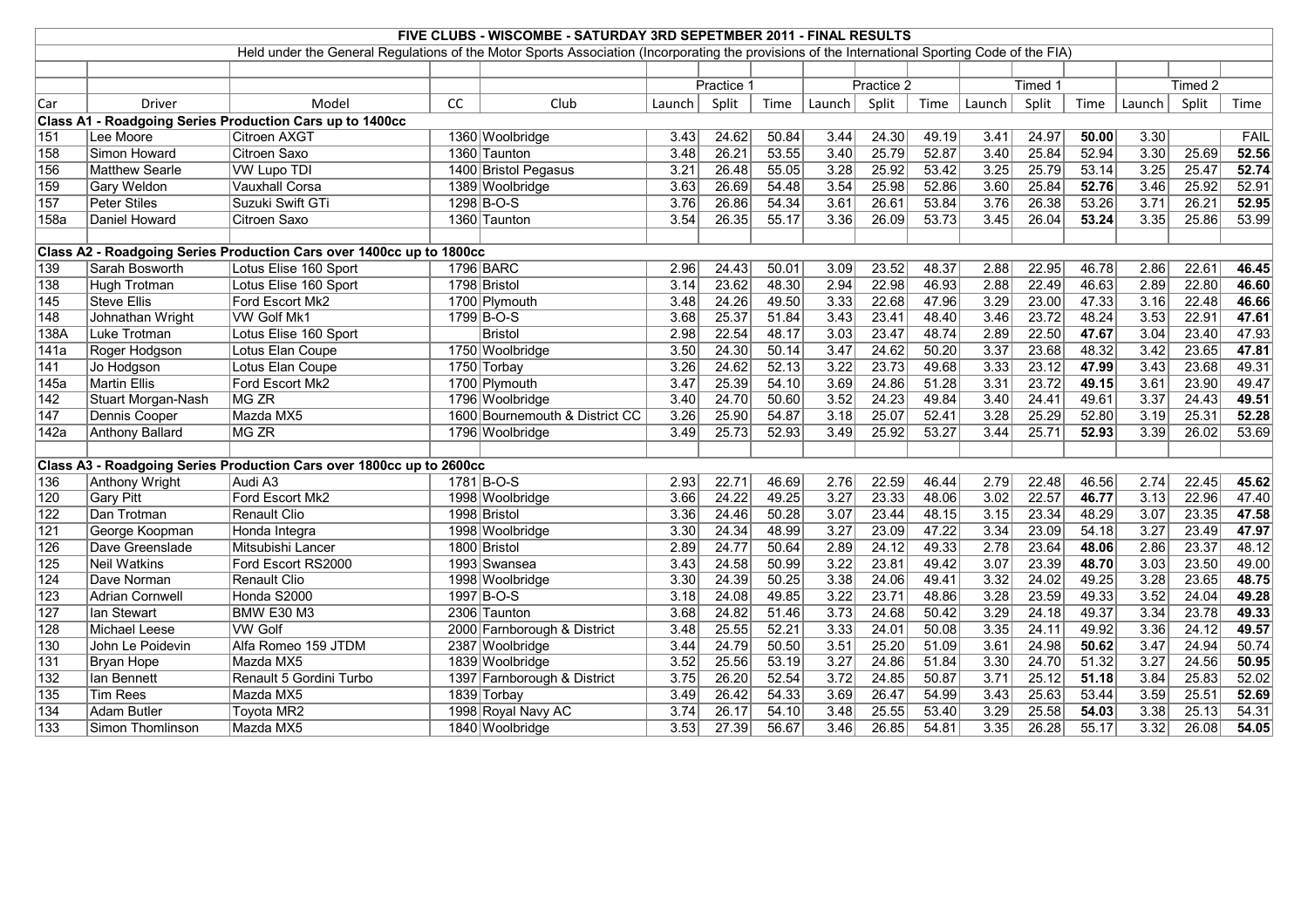|                         | FIVE CLUBS - WISCOMBE - SATURDAY 3RD SEPETMBER 2011 - FINAL RESULTS                                                                             |                                                                                                                             |  |                             |      |       |       |                   |       |       |      |       |             |      |       |       |
|-------------------------|-------------------------------------------------------------------------------------------------------------------------------------------------|-----------------------------------------------------------------------------------------------------------------------------|--|-----------------------------|------|-------|-------|-------------------|-------|-------|------|-------|-------------|------|-------|-------|
|                         | Held under the General Regulations of the Motor Sports Association (Incorporating the provisions of the International Sporting Code of the FIA) |                                                                                                                             |  |                             |      |       |       |                   |       |       |      |       |             |      |       |       |
|                         |                                                                                                                                                 | Class A4 - Roadgoing Series Production Cars over 2600cc                                                                     |  |                             |      |       |       |                   |       |       |      |       |             |      |       |       |
| $\sqrt{104}$            | Roy Bray                                                                                                                                        | <b>Escort Cosworth</b>                                                                                                      |  | 1994 Woolbridge             | 2.60 | 22.29 | 46.71 | 2.56              | 21.70 | 45.38 | 2.55 | 21.52 | 43.86       | 2.59 | 20.98 | 43.66 |
| $\sqrt{106}$            | Simon Neve                                                                                                                                      | Mitsubishi Lancer Evo 6                                                                                                     |  | 2300 Woolbridge             | 2.84 | 22.55 | 46.52 | 2.71              | 21.90 | 45.61 | 2.81 | 21.83 | 44.83       | 2.81 | 22.18 | 45.25 |
| 108                     | Mark Brewer                                                                                                                                     | Nissan Sunny GTiR                                                                                                           |  | 1998 Taunton                | 2.90 | 23.08 | 47.75 | 2.71              | 22.44 | 46.56 | 2.77 | 22.17 | 46.20       | 2.79 | 22.33 | 46.53 |
| $\sqrt{110}$            | <b>Trevor McMaster</b>                                                                                                                          | <b>TVR Chimaera</b>                                                                                                         |  | 3952 Bristol                | 3.16 | 23.23 | 50.10 | 3.04              | 23.03 | 48.03 | 3.05 | 22.52 | 47.12       | 3.16 | 22.83 | 47.33 |
| $\sqrt{112}$            | <b>Nigel Watkins</b>                                                                                                                            | Porsche 964                                                                                                                 |  | 3600 BARC                   | 2.92 | 24.37 | 50.33 | 2.94              | 24.04 | 49.02 | 2.93 | 23.32 | 47.84       | 3.00 | 23.93 | 48.97 |
| 107                     | Lewis Fanner                                                                                                                                    | Subaru Impreza                                                                                                              |  | 2000 Woolbridge             | 3.21 | 26.03 | 51.80 | $\overline{3.13}$ | 25.15 | 50.67 | 2.87 | 23.97 | 49.15       | 2.95 | 24.20 | 48.51 |
| $ 109\rangle$           | Dave Cresswell                                                                                                                                  | Audi A8 Quattro                                                                                                             |  |                             | 3.04 | 24.06 | 49.30 | $\overline{2.95}$ | 23.76 | 48.92 | 3.24 | 23.45 | 54.48       | 2.89 | 23.81 | 49.44 |
| $\overline{111}$        | <b>Terry Hedley</b>                                                                                                                             | BMW 328i Sport Coupe                                                                                                        |  | 2793 Woolbridge             | 3.27 | 25.27 | 53.63 | 3.07              | 24.04 | 51.19 | 3.04 | 23.99 | 49.96       | 3.18 | 24.03 | 50.13 |
| 111a                    | Jane Hibbert                                                                                                                                    | BMW 328i Sport Coupe                                                                                                        |  | 2793 Woolbridge             | 3.24 | 27.81 | 58.83 | 3.26              | 26.69 | 55.07 | 3.24 | 26.00 | 53.50       | 3.25 | 26.86 | 53.63 |
| 107a                    | Deborah Fanner                                                                                                                                  | Subaru Impreza                                                                                                              |  | 2000 Woolbridge             | 3.47 | 29.49 | 58.74 | 3.45              | 26.90 | 54.09 | 3.32 | 25.90 | 53.66       | 3.05 | 26.27 | 53.58 |
| 116                     | David Churchill                                                                                                                                 | Jaguar XK140 FMC 1955                                                                                                       |  | 3500 Torbay                 | 3.91 | 30.49 | 62.71 | 4.00              | 28.69 | 59.51 | 3.83 | 27.86 | 57.86       | 3.77 | 28.22 | 58.03 |
|                         |                                                                                                                                                 |                                                                                                                             |  |                             |      |       |       |                   |       |       |      |       |             |      |       |       |
|                         |                                                                                                                                                 | Class B1 - Roadgoing Specialist Production Cars, Car Engines up to 1400cc & M/C Engines up to 875cc                         |  |                             |      |       |       |                   |       |       |      |       |             |      |       |       |
| $ 102\rangle$           | John Manser                                                                                                                                     | Sylva Striker                                                                                                               |  | 1388 Torbay                 | 3.61 | 29.15 | 59.19 | 3.41              | 27.40 | 55.89 | 3.29 | 26.45 | 54.19       | 3.46 | 27.70 | 55.45 |
| 101                     | <b>Martin Bragg</b>                                                                                                                             | Mini Marcos GT                                                                                                              |  | 984 DEWS                    | 3.47 | 27.72 | 58.30 | 3.36              | 28.57 | 58.15 | 3.46 | 28.34 | 58.70       | 3.34 | 27.31 | 56.28 |
|                         |                                                                                                                                                 |                                                                                                                             |  |                             |      |       |       |                   |       |       |      |       |             |      |       |       |
|                         |                                                                                                                                                 | Class B2 - Roadgoing Specialist Production Cars. Car Engines over 1400cc up to 1800cc & M/C Engines over 875cc up to 1125cc |  |                             |      |       |       |                   |       |       |      |       |             |      |       |       |
| 95                      | Paul Sullivan                                                                                                                                   | Westfield SEi                                                                                                               |  | 1600 Woolbridge             | 3.37 | 24.38 | 51.56 | 3.25              | 23.57 | 49.41 | 3.35 | 23.64 | 48.54       | 3.10 | 23.07 | 47.81 |
| $\overline{93}$         | Keith Hazell                                                                                                                                    | Sylva Striker                                                                                                               |  | 1600 Farnborough & District | 3.52 | 25.03 | 50.92 | 3.57              | 23.98 | 48.53 | 3.36 | 23.57 | 48.09       | 3.58 | 23.68 | 48.31 |
| 96                      | <b>Hayley Thorne</b>                                                                                                                            | Westfield                                                                                                                   |  | 1798 Woolbridge             | 3.77 | 25.89 | 53.11 | 3.31              | 24.19 | 49.09 | 3.32 | 23.18 | 48.63       | 3.53 | 23.57 | 48.22 |
| $\overline{94}$         | Mark Jago                                                                                                                                       | <b>Dutton Melos</b>                                                                                                         |  | 1700 Ecurie Cymraeg         | 3.18 | 25.77 | 52.60 | 3.25              | 24.52 | 50.75 | 3.06 | 23.59 | 49.43       | 3.00 | 23.53 | 48.89 |
| $\overline{97}$         | Roger Turner                                                                                                                                    | MG L type 1933                                                                                                              |  | 1087 Ecurie Cymraeg         | 4.79 | 35.06 | 71.43 | 3.73              | 33.47 | 69.74 | 3.57 | 32.64 | 67.94       | 3.71 | 33.15 | 67.57 |
|                         |                                                                                                                                                 |                                                                                                                             |  |                             |      |       |       |                   |       |       |      |       |             |      |       |       |
|                         |                                                                                                                                                 | Class B3 - Roadgoing Specialist Production Cars. Car Engines over 1800cc & M/C Engines over 1125cc                          |  |                             |      |       |       |                   |       |       |      |       |             |      |       |       |
| $\overline{\smash{90}}$ | Andy Cawsey                                                                                                                                     | <b>Westfield SEW</b>                                                                                                        |  | 2045 Torbay                 | 2.98 | 21.72 | 44.81 | 2.91              | 21.19 | 43.37 | 2.97 | 21.09 | 43.34       | 3.04 | 21.57 | 43.98 |
| 89                      | Mike Williams                                                                                                                                   | Westfield                                                                                                                   |  | 1998 Bristol Pegasus        | 2.84 | 22.29 | 47.08 | 3.10              | 21.77 | 44.27 | 3.07 | 21.35 | 43.52       | 3.06 | 22.20 | 44.44 |
|                         |                                                                                                                                                 |                                                                                                                             |  |                             |      |       |       |                   |       |       |      |       |             |      |       |       |
|                         |                                                                                                                                                 | Class C1 - Modified Limited Production Cars up to 1400cc                                                                    |  |                             |      |       |       |                   |       |       |      |       |             |      |       |       |
| $\overline{83}$         | <b>Vincent Stone</b>                                                                                                                            | Austin Mini                                                                                                                 |  | 1380 Woolbridge             | 3.19 | 22.60 | 46.40 | 3.13              | 21.94 | 45.14 | 3.20 | 21.77 | 45.18       | 3.09 | 21.78 | 45.06 |
| 87                      | Peter Blomfield                                                                                                                                 | Peugeot 205                                                                                                                 |  | 1360 Plymouth               | 3.18 | 22.43 | 46.81 | 3.22              | 22.20 | 45.57 | 3.12 | 22.53 | 45.32       | 3.15 | 22.88 | 46.02 |
| 84                      | Adrian Langley                                                                                                                                  | <b>Austin Mini</b>                                                                                                          |  | 1380 Woolbridge             | 3.05 | 23.19 | 47.74 | $\overline{3.02}$ | 22.72 | 46.78 | 2.90 | 22.32 | 46.02       | 2.95 | 22.53 | 46.73 |
| 86                      | Steve Luscombe                                                                                                                                  | MG Midget                                                                                                                   |  | 1380 MGCC                   | 3.23 | 24.87 | 52.22 | 3.08              | 23.77 | 50.44 | 2.96 | 23.22 | 48.66       | 3.04 | 25.57 | 52.42 |
| 85                      | <b>Clive James</b>                                                                                                                              | Peugeot 205 XS                                                                                                              |  | 1360 Taunton                | 3.11 | 24.22 | 50.47 | 3.13              | 24.41 | 50.06 | 3.05 | 24.25 | 49.58       | 3.07 | 24.15 | 49.77 |
|                         |                                                                                                                                                 |                                                                                                                             |  |                             |      |       |       |                   |       |       |      |       |             |      |       |       |
|                         |                                                                                                                                                 | Class C2 - Modified Limited Production Cars over 1400cc up to 1800cc                                                        |  |                             |      |       |       |                   |       |       |      |       |             |      |       |       |
| 76                      | Martyn Pike                                                                                                                                     | Ford Escort Mk1                                                                                                             |  | 1796 Woolbridge             | 2.93 | 21.33 | 44.22 | 2.82              | 20.93 | 43.36 | 2.79 | 20.73 | 44.30       | 2.81 | 20.87 | 43.15 |
| $\overline{77}$         | <b>Andy Stoddart</b>                                                                                                                            | Vauxhall Nova                                                                                                               |  | 1600 Torbay                 | 3.29 | 23.45 | 47.67 | 3.19              | 22.29 | 45.27 | 3.27 | 22.20 | 45.59       | 3.29 | 22.62 | 46.11 |
| 78                      | Gordon Iles                                                                                                                                     | Vauxhall Tigra                                                                                                              |  | 1598 Torbay                 | 3.26 | 23.65 | 48.59 | 3.04              | 22.48 | 46.14 | 2.98 | 22.07 | 45.84       | 2.98 | 22.29 | 45.80 |
| 80                      | <b>Russell Tout</b>                                                                                                                             | Ford Fiesta                                                                                                                 |  | 1700 Torbay                 | 3.22 | 24.43 | 49.80 | $\overline{3.19}$ | 23.39 | 48.16 | 3.20 | 23.57 | 48.05       | 3.19 | 23.40 | 48.08 |
| $\sqrt{78a}$            | Ben Bonfield                                                                                                                                    | Vauxhall Tigra                                                                                                              |  | 1598 Taunton                | 3.39 | 28.75 | 58.56 | 3.07              | 25.64 | 52.31 | 3.09 | 23.68 | 48.43       | 2.92 | 23.02 | 48.14 |
| $\overline{80a}$        | Gerry Tout                                                                                                                                      | <b>Ford Fiesta</b>                                                                                                          |  | 1700 Torbay                 | 3.32 | 25.11 | 51.69 | 3.23              | 23.85 | 49.04 | 3.30 | 23.78 | 49.47       | 3.17 | 23.67 | 49.70 |
| $\overline{79}$         | Richard Hearnden                                                                                                                                | MG BGT                                                                                                                      |  | 1798 Woolbridge             | 3.47 | 26.34 | 54.14 | 3.36              | 25.46 | 52.54 | 3.19 | 24.79 | 51.40       | 3.30 | 24.90 | 51.88 |
|                         |                                                                                                                                                 |                                                                                                                             |  |                             |      |       |       |                   |       |       |      |       |             |      |       |       |
|                         |                                                                                                                                                 | Class C3 - Modified Limited Production Cars over 1800cc up to 2600cc                                                        |  |                             |      |       |       |                   |       |       |      |       |             |      |       |       |
| 70                      | <b>Stewart Lillington</b>                                                                                                                       | Vauxhall Astra GTE                                                                                                          |  | 1998 Windwhistle            | 2.97 | 21.03 | 43.59 | 2.93              | 21.09 | 43.76 | 2.94 | FAIL  | <b>FAIL</b> | 2.91 | 20.87 | 43.40 |
| $\sqrt{70a}$            | <b>Phil Lillington</b>                                                                                                                          | Vauxhall Astra GTE                                                                                                          |  | 1998 Woolbridge             | 3.07 | 21.92 | 45.26 | 3.00              | 22.17 | 45.38 | 3.05 | 21.63 | 44.97       | 3.00 | 21.51 | 44.61 |
| $\sqrt{74}$             | Tony Barber                                                                                                                                     | VW Golf Mk1 GTi 8V                                                                                                          |  | 1998 Swansea                | 3.33 | 23.47 | 48.34 | 3.20              | 22.61 | 46.25 | 3.10 | 22.52 | 46.39       | 3.15 | 22.41 | 51.19 |
| 73                      | <b>Grant Andrew</b>                                                                                                                             | Ford Escort Mk1                                                                                                             |  | 1998 Torbay                 | 3.50 | 28.87 | 58.51 | 3.46              | 27.21 | 55.71 | 3.42 | 26.80 | 55.40       | 3.49 | 27.18 | 55.88 |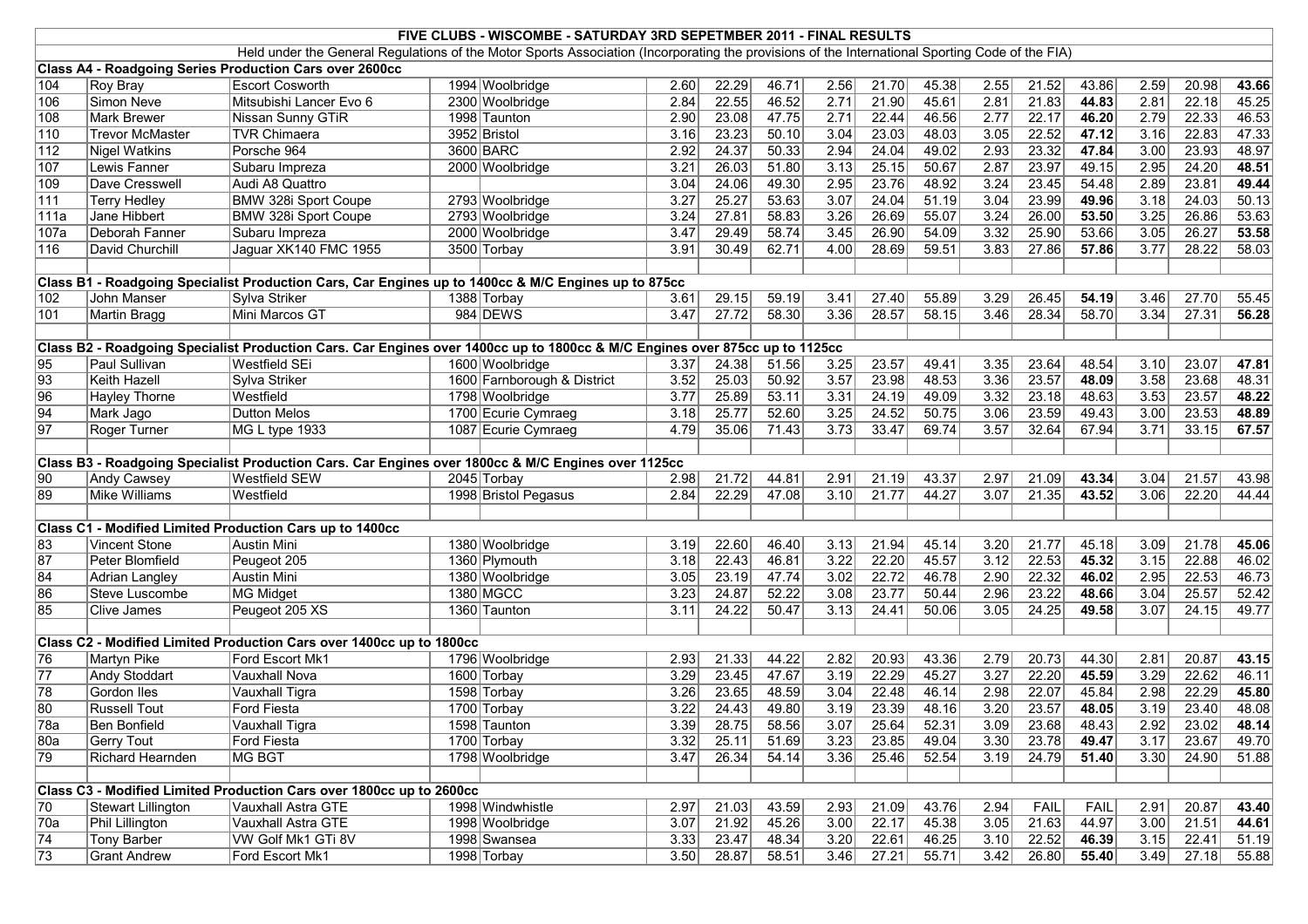|                 | FIVE CLUBS - WISCOMBE - SATURDAY 3RD SEPETMBER 2011 - FINAL RESULTS                                                                                                                                        |                                                                                                     |  |                        |                   |       |         |                   |       |       |        |       |       |      |       |       |
|-----------------|------------------------------------------------------------------------------------------------------------------------------------------------------------------------------------------------------------|-----------------------------------------------------------------------------------------------------|--|------------------------|-------------------|-------|---------|-------------------|-------|-------|--------|-------|-------|------|-------|-------|
|                 | Held under the General Regulations of the Motor Sports Association (Incorporating the provisions of the International Sporting Code of the FIA)<br>Class C4 - Modified Limited Production Cars over 2600cc |                                                                                                     |  |                        |                   |       |         |                   |       |       |        |       |       |      |       |       |
|                 |                                                                                                                                                                                                            |                                                                                                     |  |                        |                   |       |         |                   |       |       |        |       |       |      |       |       |
| 64              | lan Yeo                                                                                                                                                                                                    | Nissan Pulsar GTiR                                                                                  |  | 1996 Torbay            | 2.69              | 22.59 | 46.21   | 2.63              | 22.24 | 45.86 | 2.62   | 21.71 | 44.26 | 2.63 | 21.69 | 51.17 |
| 66              | Tim Clarke                                                                                                                                                                                                 | Audi Quattro                                                                                        |  | 2144 Woolbridge        | 2.83              | 23.04 | 47.63   | 2.85              | 22.53 | 46.31 | 2.83   | 23.03 | 46.99 | 2.75 | 21.82 | 44.66 |
| 63              | Den Conibear                                                                                                                                                                                               | Nissan GTiR                                                                                         |  | 1998 Woolbridge        | 2.52              | 23.20 | 54.17   | 2.46              | 22.89 | 46.55 | 2.68   | 22.44 | 45.61 | 2.45 | 22.17 | 44.76 |
| 65              | <b>Bob Mortimer</b>                                                                                                                                                                                        | Porsche 911                                                                                         |  | 2700 Woolbridge        | 2.74              | 22.48 | 46.33   | 2.70              | 22.13 | 45.52 | 2.74   | 21.81 | 45.00 | 2.76 | 23.06 | 46.46 |
| 66a             | <b>Andy Trayner</b>                                                                                                                                                                                        | Audi Quattro                                                                                        |  | 2144 Woolbridge        | 2.98              | 23.45 | 48.47   | 2.89              | 22.75 | 46.30 | 2.86   | 21.79 | 45.07 | 2.78 | 21.95 | 45.81 |
| $\overline{67}$ | Paul Slade                                                                                                                                                                                                 | Jaguar E Type                                                                                       |  | 3800 BARC              | 3.47              | 26.18 | 53.63   | $\overline{3.19}$ | 24.79 | 50.58 | 3.29   | 24.34 | 49.90 | 3.35 | 24.44 | 49.64 |
| 68              | John Cresswell                                                                                                                                                                                             | <b>VW Golf VR6</b>                                                                                  |  | 2800 Taunton           | 3.35              | 24.80 | 51.62   | $3.33$            | 24.47 | 50.73 | $3.36$ | 24.11 | 49.87 | 3.37 | 24.10 | 49.68 |
|                 |                                                                                                                                                                                                            |                                                                                                     |  |                        |                   |       |         |                   |       |       |        |       |       |      |       |       |
|                 |                                                                                                                                                                                                            | Class C5 - Modified Specialist Production Cars. Car Engines up to 1800cc & M/C Engines up to 1125cc |  |                        |                   |       |         |                   |       |       |        |       |       |      |       |       |
| 60a             | David Yeo                                                                                                                                                                                                  | Locost                                                                                              |  | 1300 Torbay            | 3.63              | 26.13 | 53.76   | 3.68              | 25.72 | 52.13 | 3.75   | 24.82 | 50.76 | 3.82 | 25.08 | 51.41 |
| 60              | Jan Yeo                                                                                                                                                                                                    | Locost                                                                                              |  | 1300 Torbay            | 3.84              | 25.47 | 52.36   | 3.86              | 25.51 | 51.61 | 3.82   | 24.86 | 51.43 | 3.67 | 24.41 | 50.86 |
|                 |                                                                                                                                                                                                            |                                                                                                     |  |                        |                   |       |         |                   |       |       |        |       |       |      |       |       |
|                 |                                                                                                                                                                                                            | Class C6 - Modified Specialist Production Cars. Car Engines over 1800cc & M/C Engines over 1125cc   |  |                        |                   |       |         |                   |       |       |        |       |       |      |       |       |
| 59              | Geoff Blake                                                                                                                                                                                                | Westfield SEi                                                                                       |  | 1998 Woolbridge        | 3.14              | 22.33 | 44.84   | 3.04              | 21.11 | 43.48 | 2.95   | 21.02 | 42.67 | 3.02 | 20.87 | 42.42 |
| 59a             | <b>Graham Blake</b>                                                                                                                                                                                        | Westfield SEi                                                                                       |  | 1998 Woolbridge        | 3.37              | 23.96 | 47.59   | 3.33              | 22.25 | 44.75 | 3.30   | 22.08 | 44.07 | 3.29 | 22.04 | 44.92 |
|                 |                                                                                                                                                                                                            |                                                                                                     |  |                        |                   |       |         |                   |       |       |        |       |       |      |       |       |
|                 | Class D1 - Sports Libre Cars up to 1800cc                                                                                                                                                                  |                                                                                                     |  |                        |                   |       |         |                   |       |       |        |       |       |      |       |       |
| 46              | Andrew Short                                                                                                                                                                                               | OMS SC21                                                                                            |  | 1100 Woolbridge        | 2.79              | 20.87 | 43.75   | $\overline{2.70}$ | 20.58 | 42.62 | 2.70   | 19.98 | 41.84 | 2.66 | 20.30 | 42.36 |
| 45              | James Moore                                                                                                                                                                                                | <b>OMS SCI</b>                                                                                      |  | 1137 Woolbridge        | 2.83              | 22.18 | 46.43   | 2.74              | 21.01 | 43.60 | 2.68   | 20.60 | 42.52 | 2.75 | 20.34 | 42.06 |
| 49              | Kevin Cole                                                                                                                                                                                                 | <b>IMP Spaceframe Saloon</b>                                                                        |  | 1070 Swansea           | 3.14              | 23.67 | 48.10   | 2.88              | 22.13 | 45.85 | 2.80   | 21.40 | 44.48 | 2.81 | 21.02 | 43.79 |
| 50              | Kevin Frost                                                                                                                                                                                                | <b>KMD</b>                                                                                          |  | 1796 Torbay            | 3.33              | 22.75 | 46.81   | 3.11              | 22.67 | 46.96 | 3.16   | 22.08 | 45.58 | 3.15 | 22.04 | 44.90 |
| $\overline{51}$ | Peter Knight                                                                                                                                                                                               | <b>Austin Mini</b>                                                                                  |  | 1590 DEWS              | 3.51              | 25.57 | 52.28   | 3.57              | 25.15 | 51.59 | 3.48   | 25.42 | 52.08 | 3.50 | 25.28 | 51.68 |
|                 |                                                                                                                                                                                                            |                                                                                                     |  |                        |                   |       |         |                   |       |       |        |       |       |      |       |       |
|                 | Class D2 - Sports Libre Cars over 1800cc                                                                                                                                                                   |                                                                                                     |  |                        |                   |       |         |                   |       |       |        |       |       |      |       |       |
| 14              | <b>Rodney Thorne</b>                                                                                                                                                                                       | Pilbeam MP43                                                                                        |  | 5000 Woolbridge        | 2.70              | 19.51 | 39.69   | 2.67              | 18.99 | 38.64 | 2.67   | 19.10 | 39.32 | 2.69 | 19.39 | 39.25 |
| 39              | Doug Bennett                                                                                                                                                                                               | Sylva Striker                                                                                       |  | 2300 Plymouth          | 2.80              | 19.79 | 40.90   | 2.78              | 19.63 | 40.28 | 2.61   | 19.64 | 39.80 | 2.64 | 19.53 | 41.12 |
| 14a             | Colin Pook                                                                                                                                                                                                 | Pilbeam MP43                                                                                        |  | 5000 Woolbridge        |                   |       | no time | 2.93              | 21.49 | 43.69 | 2.89   | 20.79 | 41.98 | 2.92 | 20.82 | 42.94 |
| $\overline{37}$ | Gordon Pearce                                                                                                                                                                                              | <b>Evolution Prosport</b>                                                                           |  | 2000 Torbay            | 2.96              | 22.32 | 45.70   | 2.81              | 21.49 | 44.79 | 2.70   | 21.04 | 43.43 | 2.76 | 21.36 | 44.23 |
| $\overline{42}$ | John Biggs                                                                                                                                                                                                 | MGB Kayne Special (1965)                                                                            |  | 3528 Bristol           | 3.73              | 30.77 | 60.11   | 3.68              | 28.19 | 56.08 | 3.47   | 26.36 | 53.99 | 3.40 | 25.94 | 52.89 |
|                 |                                                                                                                                                                                                            |                                                                                                     |  |                        |                   |       |         |                   |       |       |        |       |       |      |       |       |
|                 | Class D4 - Rally Cars over 1600cc                                                                                                                                                                          |                                                                                                     |  |                        |                   |       |         |                   |       |       |        |       |       |      |       |       |
| $\overline{72}$ | <b>Tim Porter</b>                                                                                                                                                                                          | Escort Mk2                                                                                          |  | 1998 DEWS              | 3.51              | 24.26 | 48.77   | 3.09              | 22.68 | 47.08 | 3.12   | 21.94 | 45.81 | 3.03 | 22.12 | 46.32 |
| 55              | Craig Moore                                                                                                                                                                                                | Ford Cortina GT                                                                                     |  | 2000 Woolbridge        | 3.38              | 23.53 | 48.46   | $\overline{3.13}$ | 22.57 | 46.36 | 3.07   | 22.32 | 46.24 | 3.14 | 22.16 | 45.91 |
| 56              | Michael Williams                                                                                                                                                                                           | Ford Escort Mk2                                                                                     |  | 1993 Swansea           | 3.27              | 23.64 | 48.61   | 3.47              | 23.58 | 47.85 | 3.38   | 23.25 | 47.75 | 3.39 | 23.26 | 47.33 |
| $\overline{54}$ | <b>Trevor Morgan</b>                                                                                                                                                                                       | Darrian T90                                                                                         |  | 1996 Swansea           | 3.37              | 25.40 | 52.80   | 3.52              | 25.28 | 51.89 | 3.62   | 25.30 | 52.82 | 3.43 | 25.12 | 52.62 |
|                 |                                                                                                                                                                                                            |                                                                                                     |  |                        |                   |       |         |                   |       |       |        |       |       |      |       |       |
|                 | Class E1 - Racing Cars up to 1100cc                                                                                                                                                                        |                                                                                                     |  |                        |                   |       |         |                   |       |       |        |       |       |      |       |       |
| 29              | Dave Gardner                                                                                                                                                                                               | Empire 001                                                                                          |  | 998 Woolbridge         | 2.77              | 19.87 | 41.21   | 2.83              | 19.61 | 40.88 | 2.55   | 18.64 | 38.82 | 2.67 | 19.25 | 39.39 |
| 34a             | George Brown                                                                                                                                                                                               | <b>OMS SF 1100</b>                                                                                  |  | $1095 B-O-S$           | 3.00              | 22.52 | 46.12   | 2.84              | 20.94 | 43.60 | 2.65   | 19.92 | 41.63 | 3.50 | 21.04 | 42.51 |
| $\overline{31}$ | John Bunting                                                                                                                                                                                               | Jedi Mk2                                                                                            |  | 1095 BARC (SW)         | 2.94              | 21.15 | 44.12   | 3.20              | 21.03 | 43.44 | 2.81   | 20.71 | 42.56 | 2.69 | 20.55 | 41.68 |
| 34              | <b>Tony Brown</b>                                                                                                                                                                                          | <b>OMS SF 1100</b>                                                                                  |  | 1095 B-O-S             | 2.75              | 22.26 | 45.53   | 2.74              | 21.20 | 43.45 | 2.74   | 20.69 | 42.78 | 2.64 | 20.62 | 42.05 |
| $\sqrt{29a}$    | Pam Gardner                                                                                                                                                                                                | Empire 001                                                                                          |  | 998 Woolbridge         | 3.02              | 22.61 | 45.48   | 2.82              | 22.78 | 47.40 | 2.70   | 21.00 | 42.80 | 2.76 | 20.98 | 42.50 |
| $\overline{30}$ | Des Stephenson                                                                                                                                                                                             | OMSZZR                                                                                              |  | 1098 Torbay            | 3.46              | 26.68 | 54.64   | 3.17              | 21.38 | 44.71 | 2.95   | 20.67 | 42.83 | 2.83 | 20.30 | 42.67 |
| $\overline{32}$ | <b>Bob Tansell</b>                                                                                                                                                                                         | Jedi Mk6                                                                                            |  | 1000 Welsh Counties CC | 3.13              | 21.60 | 45.35   | 3.08              | 21.29 | 44.67 | 3.14   | 20.89 | 43.45 | 3.08 | 21.12 | 43.81 |
| 31a             | David Garnett                                                                                                                                                                                              | Jedi Mk2                                                                                            |  | 1095 BARC (SW)         | 2.95              | 22.57 | 46.66   | 2.72              | 22.11 | 45.66 | 3.04   | 21.42 | 45.41 | 2.71 | 21.21 | 45.78 |
| 35              | Alan Bond                                                                                                                                                                                                  | Stretta R6                                                                                          |  | 600 Plymouth           | $\overline{3.42}$ | 23.58 | 48.05   | 3.47              | 23.12 | 47.00 | 3.20   | 22.11 | 45.69 | 3.27 | 22.39 | 45.70 |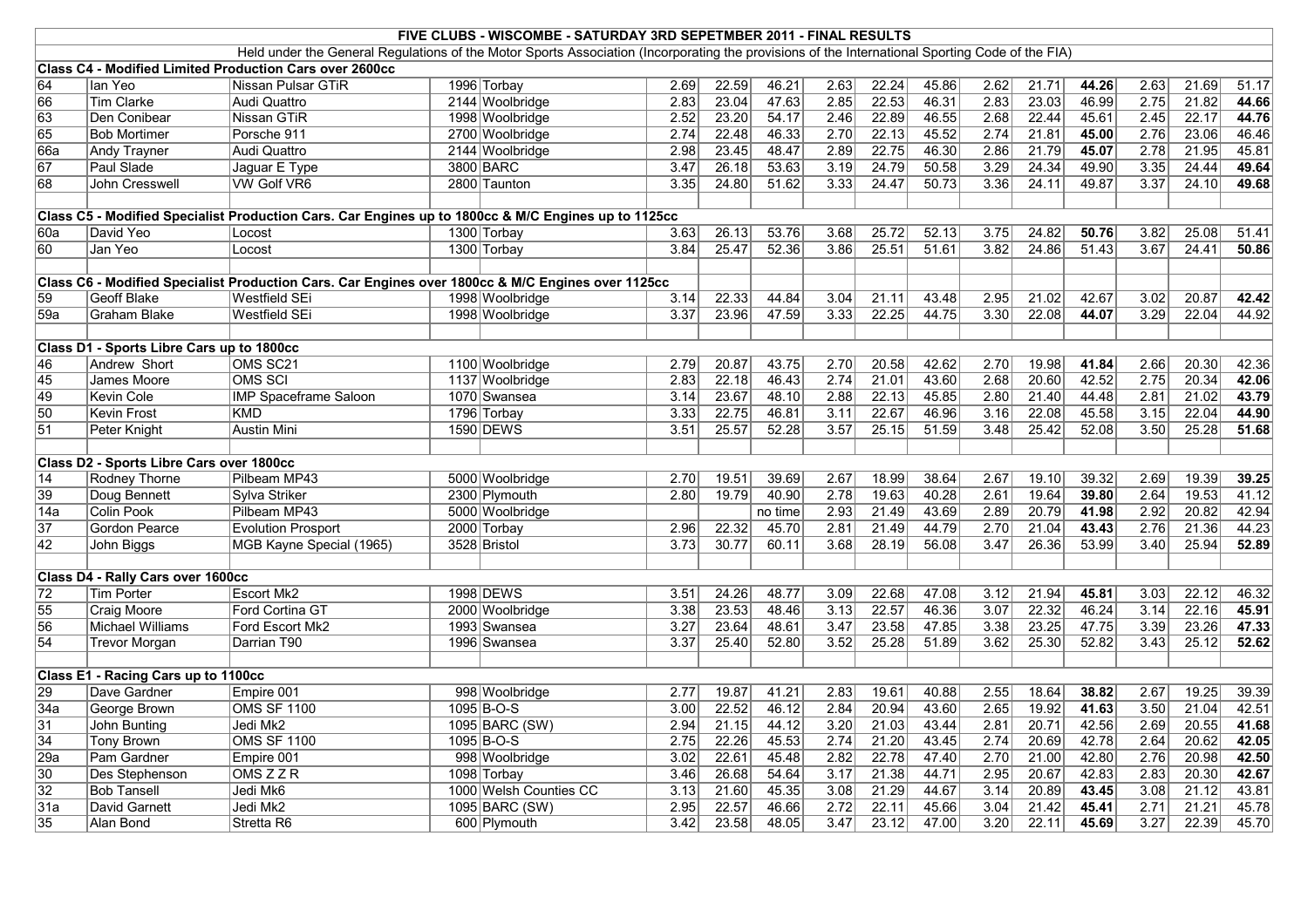|                 |                                                 |                                                                                                                                                 | FIVE CLUBS - WISCOMBE - SATURDAY 3RD SEPETMBER 2011 - FINAL RESULTS |      |       |       |      |       |       |      |       |       |      |       |       |
|-----------------|-------------------------------------------------|-------------------------------------------------------------------------------------------------------------------------------------------------|---------------------------------------------------------------------|------|-------|-------|------|-------|-------|------|-------|-------|------|-------|-------|
|                 |                                                 | Held under the General Regulations of the Motor Sports Association (Incorporating the provisions of the International Sporting Code of the FIA) |                                                                     |      |       |       |      |       |       |      |       |       |      |       |       |
|                 | Class E2 - Racing Cars over 1100cc up to 1600cc |                                                                                                                                                 |                                                                     |      |       |       |      |       |       |      |       |       |      |       |       |
| 20              | Mike Lee                                        | OMS 2000M                                                                                                                                       | 1585 Plymouth                                                       | 3.03 | 20.18 | 40.84 | 2.93 | 19.09 | 39.94 | 2.71 | 18.38 | 37.77 | 2.79 | 18.25 | 37.58 |
| $\overline{22}$ | Simon Clemow                                    | Force PT                                                                                                                                        | 1397 Bristol                                                        | 2.65 | 20.50 | 42.33 | 2.57 | 19.64 | 40.88 | 2.44 | 19.20 | 39.81 | 2.49 | 19.21 | 39.84 |
| $\sqrt{23}$     | lan Tucker                                      | OMS CF 07                                                                                                                                       | 1399 Newquay AC                                                     | 2.70 | 20.86 | 42.67 | 2.68 | 20.37 | 41.59 | 2.54 | 19.53 | 40.26 | 2.62 | 19.89 | 41.06 |
| $\overline{24}$ | Fyrth Crosse                                    | Ensign LNF3                                                                                                                                     | 1600 Bristol                                                        | 2.86 | 21.39 | 43.70 | 2.82 | 20.75 | 42.87 | 2.53 | 20.48 | 41.78 | 2.53 | 19.88 | 41.36 |
| 25              | Stuart Browne                                   | OMS SF2                                                                                                                                         | 1277 Woolbridge                                                     | 2.86 | 21.35 | 43.47 | 2.84 | 20.66 | 42.04 | 2.67 | 20.13 | 41.46 | 2.80 | 20.36 | 41.76 |
| 22a             | Martin Clemow                                   | Force PT                                                                                                                                        | 1396 Bristol                                                        | 2.99 | 24.18 | 49.64 | 2.90 | 22.25 | 45.56 | 2.79 | 21.29 | 43.92 | 2.69 | 20.70 | 43.65 |
| 27              | Paul Martin                                     | <b>IMPS Brabham</b>                                                                                                                             | 1500 Torbay                                                         | 3.26 | 23.99 | 50.14 | 3.26 | 23.64 | 49.71 | 3.02 | 23.05 | 47.74 | 3.14 | 23.31 | 48.09 |
| $\overline{21}$ | Robert Orton                                    | <b>PDS March</b>                                                                                                                                | 1598 Woolbridge                                                     | 3.12 | 24.82 | 49.88 | 3.27 | 24.68 | 51.54 | 3.06 | 23.94 | 48.67 | 3.23 | 23.35 | 47.90 |
| 26              | Guy Murray                                      | J.A.G. Riley                                                                                                                                    | 1496 Woolbridge                                                     | 3.87 | 33.09 | 67.63 | 3.70 | 30.49 | 64.00 | 3.66 | 31.98 | 64.44 | 3.65 | 31.44 | 65.58 |
|                 |                                                 |                                                                                                                                                 |                                                                     |      |       |       |      |       |       |      |       |       |      |       |       |
|                 | Class E3 - Racing Cars over 1600cc up to 2000cc |                                                                                                                                                 |                                                                     |      |       |       |      |       |       |      |       |       |      |       |       |
| 16              | Andrew Dinner                                   | Pilbeam MP 82                                                                                                                                   | 2000 Woolbridge                                                     | 2.78 | 20.70 | 42.23 | 2.72 | 21.21 | 45.98 | 2.65 | 18.85 | 39.33 | 2.94 | 19.29 | 39.44 |
| 17              | Paul Crute                                      | Van Diemen Formula Renault                                                                                                                      | 1998 Newquay AC                                                     | 2.75 | 20.28 | 42.20 | 2.61 | 19.29 | 40.65 | 2.44 | 18.91 | 39.72 | 2.63 | 19.21 | 40.06 |
|                 |                                                 |                                                                                                                                                 |                                                                     |      |       |       |      |       |       |      |       |       |      |       |       |
|                 | Class E4 - Racing Cars over 2000cc              |                                                                                                                                                 |                                                                     |      |       |       |      |       |       |      |       |       |      |       |       |
| 11              | Terry Graves                                    | Gould GR37                                                                                                                                      | 3500 Newquay AC                                                     | 2.78 | 18.89 | 38.91 | 2.82 | 18.62 | 38.27 | 2.69 | 17.93 | 37.10 | 2.68 | 18.42 | 37.48 |
|                 |                                                 |                                                                                                                                                 |                                                                     |      |       |       |      |       |       |      |       |       |      |       |       |
|                 | <b>Class T1 - TR Register</b>                   |                                                                                                                                                 |                                                                     |      |       |       |      |       |       |      |       |       |      |       |       |
| 1711            | John Weedon                                     | Triumph TR5                                                                                                                                     | 2700 TR Register                                                    | 2.97 | 23.81 | 50.12 | 2.98 | 23.86 | 49.65 | 2.82 | 22.96 | 48.40 | 3.04 | 23.78 | 49.66 |
| 1711a           | Jonathon Weedon                                 | Triumph TR5                                                                                                                                     | 2700 TR Register                                                    | 2.85 | 27.65 | 56.51 | 3.00 | 25.20 | 51.67 | 2.92 | 24.81 | 50.46 | 2.85 | 24.03 | 49.93 |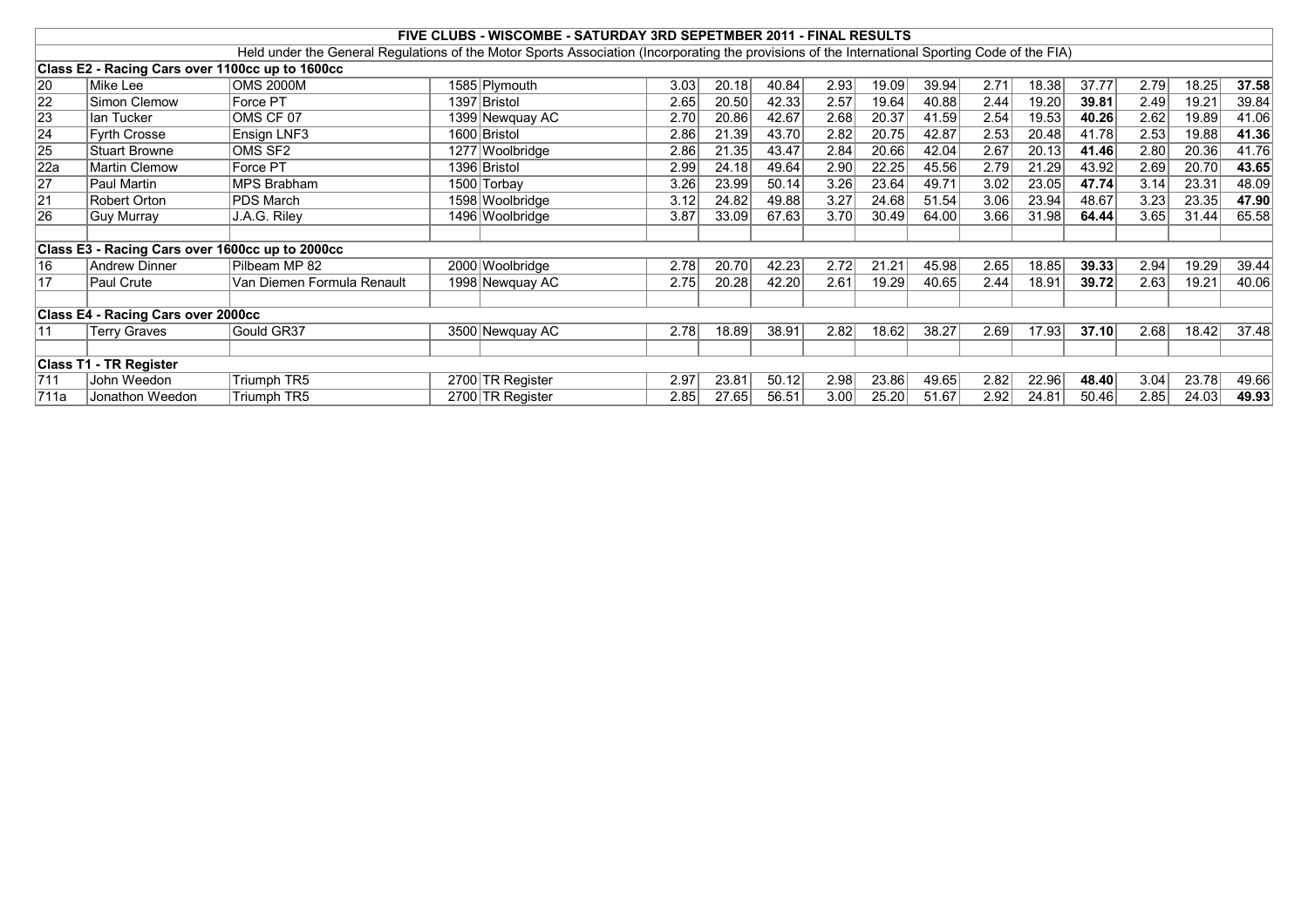|                  | FIVE CLUBS - WISCOMBE - SUNDAY 4TH SEPETMBER 2011 - FINAL RESULTS                                                                               |                                                                      |           |                                |                   |            |               |                   |            |             |        |              |       |        |         |               |
|------------------|-------------------------------------------------------------------------------------------------------------------------------------------------|----------------------------------------------------------------------|-----------|--------------------------------|-------------------|------------|---------------|-------------------|------------|-------------|--------|--------------|-------|--------|---------|---------------|
|                  | Held under the General Regulations of the Motor Sports Association (Incorporating the provisions of the International Sporting Code of the FIA) |                                                                      |           |                                |                   |            |               |                   |            |             |        |              |       |        |         |               |
|                  |                                                                                                                                                 |                                                                      |           |                                |                   |            |               |                   |            |             |        |              |       |        |         |               |
|                  |                                                                                                                                                 |                                                                      |           |                                |                   | Practice 1 |               |                   | Practice 2 |             |        | Timed 1      |       |        | Timed 2 |               |
| Car              | <b>Driver</b>                                                                                                                                   | Model                                                                | <b>CC</b> | Club                           | Launch            | Split      | Time          | Launch            | Split      | Time        | Launch | Split        | Time  | Launch | Split   | Time          |
|                  |                                                                                                                                                 | Class A1 - Roadgoing Series Production Cars up to 1400cc             |           |                                |                   |            |               |                   |            |             |        |              |       |        |         |               |
| 160              | Steve Harris                                                                                                                                    |                                                                      |           |                                | 3.74              | 25.44      | 53.66         | 3.53              | 24.45      | 50.75       | 3.46   | 23.68        | 48.61 | 3.55   | 23.87   | 49.48         |
| 151              | Lee Moore                                                                                                                                       | Citroen AXGT                                                         |           | 1360 Woolbridge                | 3.80              | 27.55      | 56.04         | 3.45              | 25.81      | 52.02       | 3.42   | 24.48        | 49.84 | 3.30   | 24.10   | 48.88         |
| 152              | David Evans                                                                                                                                     | <b>Morris Mini</b>                                                   |           |                                | 3.47              | 26.28      | 53.51         | 3.25              | 24.90      | 53.76       | 3.32   | 24.34        | 49.89 | 3.49   | 24.46   | 49.66         |
| 154              | <b>Geoff Taylor</b>                                                                                                                             | Suzuki Swift GTi                                                     |           | 1298 B-O-S                     | 3.77              | 27.47      | 55.00         | 3.53              | 26.08      | 52.71       | 3.42   | 25.07        | 51.13 | 3.41   | 24.53   | 50.27         |
| $ 153\rangle$    | Natalie Gilbert                                                                                                                                 | Morris Mini Cooper S                                                 |           | $1293 B-O-S$                   | 3.59              | 27.70      | 57.04         | 3.35              | 25.72      | 53.36       | 3.22   | 25.00        | 51.79 | 3.28   | 24.73   | 51.00         |
| 155              | Allan Sydenham                                                                                                                                  | Nissan Micra                                                         |           | 1300 Taunton                   | 3.88              | 28.28      | 57.66         | 3.45              | 26.04      | 53.42       | 3.30   | 25.13        | 51.61 | 3.34   | 24.82   | 51.28         |
| 156              | <b>Matthew Searle</b>                                                                                                                           | <b>VW Lupo TDI</b>                                                   |           | 1400 Bristol Pegasus           | 3.86              | 28.55      | 62.38         | 3.34              | 26.72      | 55.35       | 3.23   | 26.09        | 53.47 | 3.24   | 25.36   | 52.53         |
| 159              | Gary Weldon                                                                                                                                     | Vauxhall Corsa                                                       |           | 1389 Woolbridge                | 4.11              | 31.00      | 62.66         | 3.62              | 27.36      | 56.80       | 3.55   | 25.81        | 52.99 | 3.56   | 25.68   | 52.58         |
| 158              | Simon Howard                                                                                                                                    | Citroen Saxo                                                         |           | 1360 Taunton                   | 3.68              | 27.16      | 55.82         | 3.38              | 26.23      | 53.72       | 3.43   | 25.79        | 52.59 | 3.26   | 25.73   | 52.71         |
| 158a             | Daniel Howard                                                                                                                                   | Citroen Saxo                                                         |           | 1360 Taunton                   | 3.80              | 27.86      | 56.92         | 3.42              | 25.74      | 53.65       | 3.47   | 25.73        | 53.12 | 3.41   | 25.68   | 52.93         |
| 157              | Peter Stiles                                                                                                                                    | Suzuki Swift GTi                                                     |           | 1298 B-O-S                     | 4.07              | 28.73      | 58.30         | 3.78              | 27.23      | 55.65       | 3.59   | 26.34        | 53.80 | 3.63   | 26.17   | 53.34         |
| 155a             | lan Sydenham                                                                                                                                    | Nissan Micra                                                         |           | 1300 Taunton                   | 3.69              | 28.83      | 59.44         | 3.39              | 26.81      | 55.57       | 3.46   | 26.48        | 54.50 | 3.35   | 26.04   | 53.91         |
|                  |                                                                                                                                                 |                                                                      |           |                                |                   |            |               |                   |            |             |        |              |       |        |         |               |
|                  |                                                                                                                                                 | Class A2 - Roadgoing Series Production Cars over 1400cc up to 1800cc |           |                                |                   |            |               |                   |            |             |        |              |       |        |         |               |
| 139              | Sarah Bosworth                                                                                                                                  | Lotus Elise 160 Sport                                                |           | 1796 Midland AC                | 3.45              | 26.80      | 55.24         | 2.99              | 23.79      | 49.25       | 2.83   | 22.25        | 46.07 | 2.71   | 22.33   | 45.45         |
| $\overline{145}$ | <b>Steve Ellis</b>                                                                                                                              | Ford Escort Mk2                                                      |           | 1700 Plymouth                  | 3.93              | 25.85      | 55.67         | 3.29              | 23.29      | 49.44       | 3.35   | 22.66        | 47.27 | 3.10   | 22.20   | 46.30         |
| 138              | Hugh Trotman                                                                                                                                    | Lotus Elise 160 Sport                                                |           | 1798 Bristol                   | 3.44              | 25.63      | 52.74         | 2.96              | 23.75      | 49.24       | 2.84   | 23.00        | 47.17 | 2.85   | 22.35   | 46.53         |
| 141              | Jo Hodgson                                                                                                                                      | Lotus Elan Coupe                                                     |           | 1750 Torbay                    | 4.64              | 31.05      | 64.48         | 3.68              | 25.86      | 54.27       | 3.18   | 23.44        | 48.85 | 3.16   | 23.00   | 47.68         |
| 145a             | Martin Ellis                                                                                                                                    | Ford Escort Mk2                                                      |           | 1700 Plymouth                  | 3.65              | 26.17      | 54.21         | 3.48              | 24.96      | 51.27       | 3.25   | 23.10        | 48.40 | 3.28   | 23.45   | 50.19         |
| 141a             | Roger Hodgson                                                                                                                                   | Lotus Elan Coupe                                                     |           | 1750 Woolbridge                | 4.28              | 30.31      | 63.72         | 3.36              | 26.14      | 53.51       | 3.37   | 24.26        | 49.77 | 3.42   | 23.65   | 48.78         |
| 140              | <b>Robert Thomson</b>                                                                                                                           | Vauxhall Nova GTE                                                    |           | 1598 Torbay                    | 3.56              | 27.20      | 55.46         | 3.36              | 24.51      | 51.70       | 3.27   | 23.49        | 48.87 | 3.28   | 24.26   | 49.18         |
| 142              | Stuart Morgan-Nash                                                                                                                              | <b>MG ZR</b>                                                         |           | 1796 Woolbridge                | 3.77              | 26.42      | 53.82         | 3.56              | 25.13      | 50.78       | 3.27   | 24.24        | 49.25 | 3.31   | 24.37   | 49.62         |
| $\sqrt{143}$     | Steve Watts                                                                                                                                     | Peugeot GTi                                                          |           | 1600 Taunton                   | 3.82              | 25.92      | 53.32         | 3.28              | 24.83      | 51.02       | 3.19   | 23.94        | 49.46 | 3.28   | 24.91   | 50.08         |
| $\overline{147}$ | Dennis Cooper                                                                                                                                   | Mazda MX5                                                            |           | 1600 Bournemouth & District CC | 3.43              | 28.53      | 59.87         | $\overline{3.25}$ | 26.20      | 55.48       | 3.09   | 25.29        | 53.07 | 3.31   | 25.54   | 52.99         |
| 142a             | <b>Anthony Ballard</b>                                                                                                                          | <b>MG ZR</b>                                                         |           | 1796 Woolbridge                | 3.97              | 28.49      | 58.34         | 3.40              | 26.42      | 54.42       | 3.30   | 25.81        | 53.97 | 3.45   | 25.80   | 53.70         |
| 146              | David Sheppard                                                                                                                                  | Peugeot 106 Rallye                                                   |           | 1587 Woolbridge                | 3.95              | 29.14      | 60.09         | 3.54              | 26.99      | 55.49       | 3.45   | 26.28        | 53.99 | 3.36   | 25.99   | 53.77         |
| 144              | Graham Cribb                                                                                                                                    | Volkswagen Golf GTi Mk2                                              |           | 1791 Woolbridge                | 3.83              | 29.78      | 60.81         | 3.39              | 27.15      | 56.40       | 3.42   | 27.26        | 55.57 | 3.42   | 26.99   | 56.11         |
| 148              | Steven Horne                                                                                                                                    | <b>MG BGT</b>                                                        |           | 1798 MGCC                      | 3.88              | 31.34      | 64.61         | 3.56              | 29.09      | 60.97       | 3.55   | 28.61        | 59.61 | 3.60   | 29.30   | 60.30         |
|                  |                                                                                                                                                 |                                                                      |           |                                |                   |            |               |                   |            |             |        |              |       |        |         |               |
|                  |                                                                                                                                                 | Class A3 - Roadgoing Series Production Cars over 1800cc up to 2600cc |           |                                |                   |            |               |                   |            |             |        |              |       |        |         |               |
| 119a             | Shaun Roberts                                                                                                                                   | Peugeot 205 GTi                                                      |           | 1900 Torbay                    | 3.85              | 26.34      | 53.14         | 3.40              | 23.24      | 47.52       | 3.24   | 22.20        | 46.20 | 3.31   | 22.31   | 45.85         |
| 120              | <b>Gary Pitt</b>                                                                                                                                | Ford Escort Mk2                                                      |           | 1998 Woolbridge                | 4.14              | 27.85      | 56.50         | 3.12              | 24.00      | 50.19       | 2.99   | 22.70        | 47.17 | 3.10   | 22.45   | 46.58         |
| 126              | Dave Greenslade                                                                                                                                 | Mitsubishi Lancer                                                    |           | 1800 Bristol                   | 3.08              | 26.87      | 54.70         | 2.90              | 23.88      | 48.95       | 2.85   | 23.23        | 47.24 | 2.74   | 22.92   | 47.01         |
| $\overline{119}$ | David Roberts                                                                                                                                   | Peugeot 205 GTi                                                      |           | 1900 Torbay                    | 4.10              | 26.74      | 54.51         | 3.51              | 24.03      | 49.65       | 3.49   | 23.64        | 48.19 | 3.65   | 23.22   | 47.31         |
| 121              | George Koopman                                                                                                                                  | Honda Integra                                                        |           | 1998 Woolbridge                | 4.24              | 28.45      | 56.92         | 4.05              | 25.70      | 51.66       | 3.38   | 23.84        | 48.21 | 3.23   | 23.22   | 47.91         |
| $\overline{123}$ | <b>Adrian Cornwell</b>                                                                                                                          | Honda S2000                                                          |           | 1997 B-O-S                     | 4.10              | 27.70      | 56.26         | 3.45              | 24.94      | 51.25       | 3.07   | 23.77        | 49.30 | 3.04   | 23.24   | 48.24         |
| $\overline{122}$ | Dan Trotman                                                                                                                                     | Renault Clio                                                         |           | 1998 Bristol                   | $\overline{3.78}$ | 26.03      | 53.05         | 3.24              | 23.74      | 49.08       | 3.26   | 24.17        | 49.03 | 3.20   | 23.58   | 48.51         |
| $\sqrt{125}$     | Neil Watkins                                                                                                                                    | Ford Escort RS2000                                                   |           | 1993 Swansea                   | 3.86              | 28.00      | 56.47         | 3.02              | 23.96      | 50.30       | 3.14   | 23.86        | 49.52 | 3.03   | 23.66   | 49.08         |
| $\sqrt{124}$     | Dave Norman                                                                                                                                     | Renault Clio                                                         |           | 1998 Woolbridge                | 4.04              |            | $27.12$ 54.70 | 3.64              | 25.09      | 51.48       | 3.37   | 24.19        | 49.51 | 3.28   | 23.95   | 49.19         |
| $\overline{127}$ | Ian Stewart                                                                                                                                     | <b>BMW E30 M3</b>                                                    |           | 2306 Taunton                   | 4.30              | 30.54      | 61.12         | 3.51              | 25.72      | 52.94       | 3.32   | 24.10        | 50.07 | 3.25   | 23.80   | 49.49         |
| $ 130\rangle$    | John Le Poidevin                                                                                                                                | Alfa Romeo 159 JTDM                                                  |           | 2387 Woolbridge                | 3.93              | 27.71      | 55.49         | 3.60              | 25.45      | 51.89       | 3.49   | 25.26        | 51.08 | 3.65   | 25.27   | 50.89         |
| 134              | Adam Butler                                                                                                                                     | Toyota MR2                                                           |           | 1998 Royal Navy AC             | 3.82              | 27.99      | 56.94         | 3.59              | 25.42      | 52.71       | 3.47   | 24.91        | 52.20 | 3.59   | 24.69   | 51.67         |
| $\overline{131}$ | Bryan Hope                                                                                                                                      | Mazda MX5                                                            |           | 1839 Woolbridge                | 3.46              | 26.99      | 56.37         | 3.33              | 25.06      | 52.86       | 3.17   | 24.82        | 52.18 | 3.26   | 24.63   | 52.10         |
| 133              | Simon Thomlinson                                                                                                                                | Mazda MX5                                                            |           | 1840 Woolbridge                | 3.52              | 28.51      | 59.92         | 3.49              | 27.24      | 56.44       | 3.34   | 25.82        | 54.69 | 3.35   | 25.65   | 53.33         |
| $\sqrt{135}$     | Nick Woolacott                                                                                                                                  | <b>Vauxhall Firenza</b>                                              |           | 2300 Exeter                    | 4.03              | 33.61      | 66.84         | 3.85              |            | <b>FAIL</b> |        | $4.18$ 31.96 | 64.44 | 3.95   |         | $30.48$ 61.67 |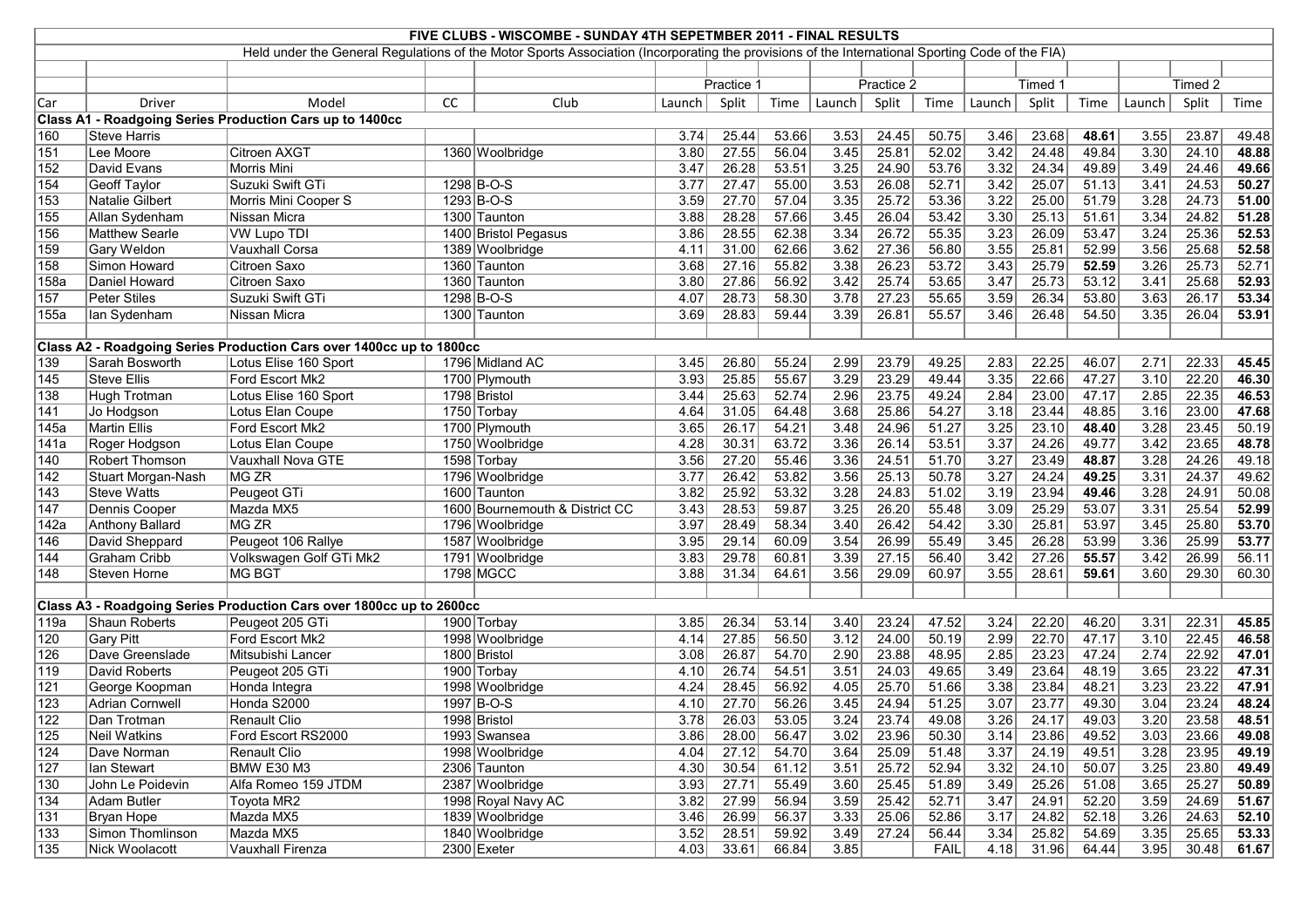|                  |                         |                                                                                                                             |          | FIVE CLUBS - WISCOMBE - SUNDAY 4TH SEPETMBER 2011 - FINAL RESULTS                                                                               |      |       |       |      |       |       |      |       |       |                   |       |       |
|------------------|-------------------------|-----------------------------------------------------------------------------------------------------------------------------|----------|-------------------------------------------------------------------------------------------------------------------------------------------------|------|-------|-------|------|-------|-------|------|-------|-------|-------------------|-------|-------|
|                  |                         |                                                                                                                             |          | Held under the General Regulations of the Motor Sports Association (Incorporating the provisions of the International Sporting Code of the FIA) |      |       |       |      |       |       |      |       |       |                   |       |       |
|                  |                         | Class A4 - Roadgoing Series Production Cars over 2600cc                                                                     |          |                                                                                                                                                 |      |       |       |      |       |       |      |       |       |                   |       |       |
| 117              | <b>Steve Clarke</b>     |                                                                                                                             |          |                                                                                                                                                 | 3.24 | 24.18 | 48.57 | 2.79 | 21.82 | 51.03 | 2.82 | 21.48 | 44.10 | 2.74              | 21.12 | 43.49 |
| 104              | <b>Roy Bray</b>         | <b>Escort Cosworth</b>                                                                                                      |          | 1994 Woolbridge                                                                                                                                 | 3.20 | 24.49 | 49.51 | 2.62 | 21.72 | 45.01 | 2.56 | 21.02 | 43.50 | 2.60              | 21.08 | 43.67 |
| 107              | Simon Glover            | Mitsubishi Lancer Evo 4 RS                                                                                                  |          | 1998 Torbay                                                                                                                                     | 2.94 | 23.29 | 47.53 | 2.75 | 21.96 | 45.02 | 2.72 | 21.50 | 44.53 | 2.72              | 21.27 | 44.01 |
| 106              | Simon Neve              | Mitsubishi Lancer Evo 6                                                                                                     |          | 2300 Woolbridge                                                                                                                                 | 2.93 | 23.93 | 49.36 | 2.70 | 22.31 | 46.16 | 2.68 | 21.90 | 44.98 | 2.80              | 21.94 | 45.06 |
| 108              | <b>Mark Brewer</b>      | Nissan Sunny GTiR                                                                                                           |          | 1998 Taunton                                                                                                                                    | 3.45 | 25.95 | 52.97 | 2.87 | 22.68 | 46.74 | 2.76 | 22.20 | 46.12 | 2.73              | 22.19 | 45.74 |
| $\sqrt{110}$     | <b>Trevor McMaster</b>  | <b>TVR Chimaera</b>                                                                                                         |          | 3952 Bristol                                                                                                                                    | 3.35 | 26.08 | 54.05 | 3.08 | 23.22 | 49.22 | 3.10 | 22.66 | 47.75 | $\overline{2.95}$ | 22.23 | 47.34 |
| $\sqrt{112}$     | <b>Nigel Watkins</b>    | Porsche 964                                                                                                                 |          | 3600 BARC                                                                                                                                       | 3.59 | 26.35 | 52.73 | 3.03 | 23.50 | 49.13 | 2.90 | 23.43 | 48.32 | 3.04              | 23.48 | 49.91 |
| $\overline{109}$ | <b>Nick Bayldon</b>     | Porsche 911 C2                                                                                                              |          | 3600 Woolbridge                                                                                                                                 | 3.33 | 25.98 | 54.45 | 2.92 | 23.80 | 50.54 | 2.83 | 23.43 | 49.76 | 2.91              | 22.94 | 48.93 |
| $\overline{111}$ | <b>Terry Hedley</b>     | <b>BMW 328i Sport Coupe</b>                                                                                                 |          | 2793 Woolbridge                                                                                                                                 | 3.33 | 28.47 | 60.20 | 3.44 | 24.77 | 50.96 | 3.08 | 23.49 | 49.61 | 3.23              | 23.68 | 49.32 |
| 116              | Jeff Allan              | <b>TVR T350C</b>                                                                                                            |          | 3605 Midland AC                                                                                                                                 | 3.58 | 27.72 | 55.71 | 3.06 | 25.74 | 53.50 | 3.19 | 25.72 | 52.85 | 3.31              | 25.94 | 52.19 |
| $\sqrt{115}$     | <b>Richard Barnes</b>   | BMW E46 M3                                                                                                                  |          | 3296 Taunton                                                                                                                                    | 4.01 | 28.83 | 58.57 | 3.46 | 26.35 | 54.74 | 3.16 | 25.46 | 53.17 | 3.62              | 27.01 | 55.27 |
| $\sqrt{114}$     | Chris Stone             | Porsche                                                                                                                     |          | 2700 Bristol                                                                                                                                    | 3.72 | 28.66 | 57.80 | 3.28 | 26.52 | 53.88 | 3.24 | 26.09 | 53.65 | 3.31              | 26.83 | 54.61 |
| 111a             | Jane Hibbert            | <b>BMW 328i Sport Coupe</b>                                                                                                 |          | 2793 Woolbridge                                                                                                                                 | 4.56 | 34.17 | 70.10 | 3.30 | 27.19 | 55.50 | 3.23 | 26.44 | 54.19 | 3.29              | 25.62 | 53.70 |
|                  |                         |                                                                                                                             |          |                                                                                                                                                 |      |       |       |      |       |       |      |       |       |                   |       |       |
|                  |                         | Class B1 - Roadgoing Specialist Production Cars, Car Engines up to 1400cc & M/C Engines up to 875cc                         |          |                                                                                                                                                 |      |       |       |      |       |       |      |       |       |                   |       |       |
| 100              | Melvyn James            | Sylva Striker                                                                                                               |          | 1340 Torbay                                                                                                                                     | 4.21 | 26.07 | 52.06 | 3.68 | 23.33 | 47.31 | 2.94 | 21.76 | 45.60 | 3.14              | 22.38 | 46.16 |
| 101              | <b>Martin Bragg</b>     | Mini Marcos GT                                                                                                              |          | 984 DEWS                                                                                                                                        | 4.04 | 30.84 | 61.08 | 3.34 | 28.10 | 63.38 | 3.49 | 30.39 | 60.84 |                   |       |       |
|                  |                         |                                                                                                                             |          |                                                                                                                                                 |      |       |       |      |       |       |      |       |       |                   |       |       |
|                  |                         | Class B2 - Roadgoing Specialist Production Cars. Car Engines over 1400cc up to 1800cc & M/C Engines over 875cc up to 1125cc |          |                                                                                                                                                 |      |       |       |      |       |       |      |       |       |                   |       |       |
| $\overline{93}$  | <b>Keith Hazell</b>     | Sylva Striker                                                                                                               |          | 1600 Farnborough & District                                                                                                                     | 4.38 | 27.19 | 54.14 | 3.12 | 23.24 | 47.99 | 3.25 | 23.22 | 47.08 | 3.04              | 23.19 | 47.39 |
| 96               | <b>Hayley Thorne</b>    | Westfield                                                                                                                   |          | 1798 Woolbridge                                                                                                                                 | 4.21 | 27.35 | 55.29 | 3.49 | 24.57 | 49.81 | 3.50 | 24.90 | 50.42 | 3.51              | 24.07 | 48.52 |
| 95               | Paul Sullivan           |                                                                                                                             | $\Omega$ |                                                                                                                                                 | 4.22 | 26.52 | 53.21 | 3.16 | 24.19 | 49.81 | 3.06 | 23.36 | 48.55 | 3.02              | 23.50 | 48.65 |
| $\overline{94}$  | Mark Jago               | Dutton Melos                                                                                                                |          | 1700 Ecurie Cymraeg                                                                                                                             | 4.25 | 27.74 | 55.05 | 3.14 | 24.40 | 51.52 | 3.07 | 23.56 | 49.17 | 3.06              | 23.78 | 49.80 |
| $\overline{97}$  | Roger Turner            | MG L type 1933                                                                                                              |          | 1087 Ecurie Cymraeg                                                                                                                             | 4.62 | 38.51 | 79.10 | 3.59 | 34.04 | 69.93 | 3.59 | 33.07 | 68.43 | 3.53              | 32.49 | 66.15 |
|                  |                         |                                                                                                                             |          |                                                                                                                                                 |      |       |       |      |       |       |      |       |       |                   |       |       |
|                  |                         | Class B3 - Roadgoing Specialist Production Cars. Car Engines over 1800cc & M/C Engines over 1125cc                          |          |                                                                                                                                                 |      |       |       |      |       |       |      |       |       |                   |       |       |
| $\overline{90}$  | <b>Andy Cawsey</b>      | <b>Westfield SEW</b>                                                                                                        |          | 2045 Torbay                                                                                                                                     | 3.31 | 24.28 | 49.46 | 2.97 | 21.73 | 44.72 | 2.95 | 21.01 | 43.28 | 2.72              | 20.93 | 43.37 |
| 89               | Mike Williams           | Westfield                                                                                                                   |          | 1998 BARC                                                                                                                                       | 3.90 | 24.73 | 48.94 | 3.08 | 22.10 | 44.90 | 3.14 | 21.63 | 44.27 | 2.85              | 21.10 | 43.55 |
|                  |                         |                                                                                                                             |          |                                                                                                                                                 |      |       |       |      |       |       |      |       |       |                   |       |       |
|                  |                         | Class C1 - Modified Limited Production Cars up to 1400cc                                                                    |          |                                                                                                                                                 |      |       |       |      |       |       |      |       |       |                   |       |       |
| 83               | <b>Vincent Stone</b>    | <b>Austin Mini</b>                                                                                                          |          | 1380 Woolbridge                                                                                                                                 | 3.52 | 23.94 | 49.12 | 3.12 | 22.09 | 45.84 | 3.08 | 21.88 | 45.29 | 3.15              | 21.82 | 45.02 |
| 84               | Adrian Langley          | Austin Mini                                                                                                                 |          | 1380 Woolbridge                                                                                                                                 | 3.18 | 24.21 | 49.83 | 2.96 | 22.57 | 48.37 | 2.94 | 22.34 | 46.53 | 2.91              | 22.09 | 46.09 |
| 85               | Clive James             | Peugeot 205 XS                                                                                                              |          | 1360 Taunton                                                                                                                                    | 3.40 | 25.13 | 51.74 | 3.26 | 24.25 | 50.53 | 3.16 | 24.42 | 50.36 | 3.05              | 23.91 | 49.75 |
| 86               | <b>Craig Evans</b>      | <b>Austin Mini</b>                                                                                                          |          | 998 Bristol Pegasus                                                                                                                             | 3.35 | 27.30 | 56.14 | 3.33 | 25.35 | 52.83 | 3.32 | 25.75 | 52.22 | $3.42$            | 25.54 | 51.50 |
|                  |                         |                                                                                                                             |          |                                                                                                                                                 |      |       |       |      |       |       |      |       |       |                   |       |       |
|                  |                         | Class C2 - Modified Limited Production Cars over 1400cc up to 1800cc                                                        |          |                                                                                                                                                 |      |       |       |      |       |       |      |       |       |                   |       |       |
| 76               | <b>Martyn Pike</b>      | Ford Escort Mk1                                                                                                             |          | 1796 Woolbridge                                                                                                                                 | 3.08 | 23.29 | 49.15 | 2.83 | 21.62 | 45.36 | 2.66 | 20.87 | 43.58 | 2.74              | 20.90 | 43.12 |
| 78               | Gordon Iles             | Vauxhall Tigra                                                                                                              |          | 1598 Torbay                                                                                                                                     | 3.32 | 25.79 | 53.36 | 3.00 | 22.42 | 47.08 | 2.97 | 22.15 | 45.78 | 2.97              | 22.00 | 45.25 |
| $\overline{77}$  | <b>Andy Stoddart</b>    | Vauxhall Nova                                                                                                               |          | 1600 Torbay                                                                                                                                     | 3.36 | 25.02 | 51.58 | 3.25 | 23.05 | 47.06 | 3.10 | 22.21 | 45.89 | 3.15              | 22.48 | 45.83 |
| 78a              | Ben Bonfield            | Vauxhall Tigra                                                                                                              |          | 1598 Taunton                                                                                                                                    | 3.45 | 26.47 | 54.26 | 3.16 | 24.43 | 50.23 | 3.01 | 23.14 | 47.90 | 3.07              | 23.28 | 47.80 |
| 80               | <b>Russell Tout</b>     | <b>Ford Fiesta</b>                                                                                                          |          | 1700 Torbay                                                                                                                                     | 3.47 | 25.95 | 53.58 | 3.22 | 23.73 | 48.46 | 3.26 | 23.57 | 48.09 | $\overline{3.22}$ | 23.44 | 48.33 |
| 80a              | <b>Gerry Tout</b>       | <b>Ford Fiesta</b>                                                                                                          |          | 1700 Torbay                                                                                                                                     | 4.78 | 28.06 | 58.15 | 3.25 | 24.13 | 49.62 | 3.41 | 24.17 | 49.29 | 3.37              | 24.39 | 49.54 |
| 79               | <b>Richard Hearnden</b> | MG BGT                                                                                                                      |          | 1798 Woolbridge                                                                                                                                 | 3.65 | 26.99 | 55.22 | 3.25 | 24.99 | 51.91 | 3.17 | 24.92 | 51.89 | 3.37              | 24.83 | 51.10 |
|                  |                         |                                                                                                                             |          |                                                                                                                                                 |      |       |       |      |       |       |      |       |       |                   |       |       |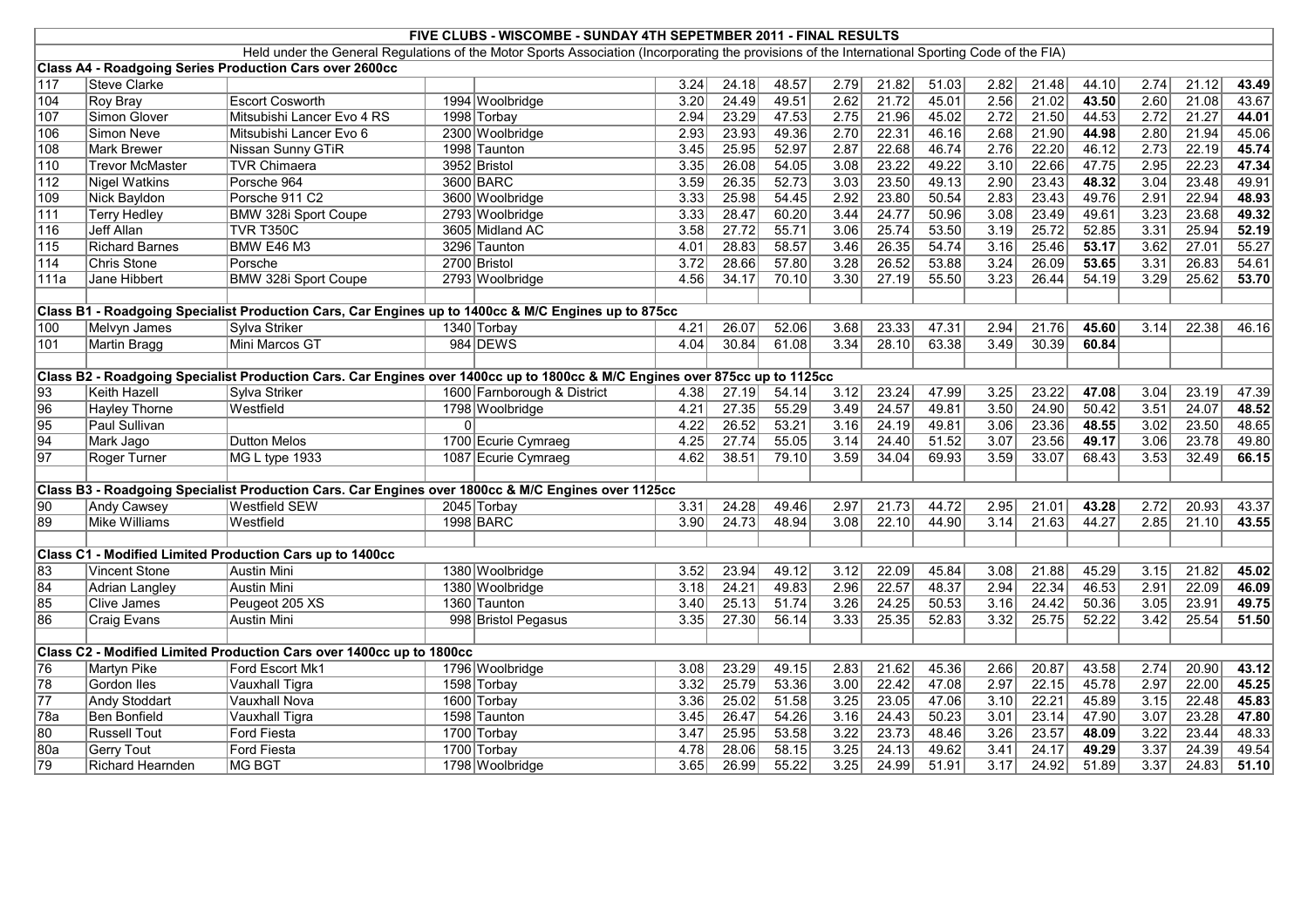|                  | FIVE CLUBS - WISCOMBE - SUNDAY 4TH SEPETMBER 2011 - FINAL RESULTS |                                                                                                     |          |                                                                                                                                                 |      |                    |       |                   |       |       |                   |       |       |                   |       |       |
|------------------|-------------------------------------------------------------------|-----------------------------------------------------------------------------------------------------|----------|-------------------------------------------------------------------------------------------------------------------------------------------------|------|--------------------|-------|-------------------|-------|-------|-------------------|-------|-------|-------------------|-------|-------|
|                  |                                                                   |                                                                                                     |          | Held under the General Regulations of the Motor Sports Association (Incorporating the provisions of the International Sporting Code of the FIA) |      |                    |       |                   |       |       |                   |       |       |                   |       |       |
|                  |                                                                   | Class C3 - Modified Limited Production Cars over 1800cc up to 2600cc                                |          |                                                                                                                                                 |      |                    |       |                   |       |       |                   |       |       |                   |       |       |
| 70               | <b>Stewart Lillington</b>                                         | Vauxhall Astra GTE                                                                                  |          | 1998 Windwhistle                                                                                                                                | 3.45 | 23.82              | 49.86 | 2.95              | 22.04 | 46.25 | 2.94              | 21.41 | 44.35 | 2.94              | 21.33 | 44.68 |
| 73               | lan Joyce                                                         | Peugeot 205 GTi                                                                                     |          | 1900 Woolbridge                                                                                                                                 | 3.17 | 24.78              | 50.82 | 2.97              | 22.16 | 46.77 | 3.01              | 22.20 | 46.79 | 3.02              | 21.61 | 45.34 |
| $\overline{71}$  | Geoff Newman                                                      | Vauxhall Astra                                                                                      |          | 1998 Woolbridge                                                                                                                                 | 3.19 | 23.56              | 48.86 | 3.11              | 22.69 | 46.70 | 3.11              | 22.61 | 46.51 | 2.96              | 22.02 | 45.77 |
| 74a              | Jason Moyle                                                       | <b>VW Golf</b>                                                                                      | $\Omega$ |                                                                                                                                                 | 3.78 | 25.79              | 52.64 | 3.09              | 23.30 | 48.14 | 3.05              | 21.99 | 54.23 | 3.04              | 22.01 | 45.81 |
| 74               | <b>Tony Barber</b>                                                | VW Golf Mk1 GTi 8V                                                                                  |          | 1998 Swansea                                                                                                                                    | 3.31 | 24.98              | 51.80 | 3.11              | 22.88 | 48.07 | 3.07              | 22.62 | 46.93 | 3.07              | 22.36 | 48.67 |
| 71a              | Nick Cleal                                                        | Vauxhall Astra GTE                                                                                  |          | 1998 Woolbridge                                                                                                                                 | 3.32 | 27.00              | 54.26 | 3.27              | 32.24 | 60.03 | 3.08              | 24.23 | 49.74 | 3.10              | 24.10 | 48.49 |
|                  |                                                                   |                                                                                                     |          |                                                                                                                                                 |      |                    |       |                   |       |       |                   |       |       |                   |       |       |
|                  |                                                                   | <b>Class C4 - Modified Limited Production Cars over 2600cc</b>                                      |          |                                                                                                                                                 |      |                    |       |                   |       |       |                   |       |       |                   |       |       |
| 64               | lan Yeo                                                           | Nissan Pulsar GTiR                                                                                  |          | 1996 Torbay                                                                                                                                     | 3.34 | 25.88              | 52.62 | 2.58              | 22.20 | 47.28 | 2.59              | 22.09 | 45.54 | 2.64              | 22.03 | 45.45 |
| 65               | <b>Bob Mortimer</b>                                               | Porsche 911                                                                                         |          | 2700 Woolbridge                                                                                                                                 | 2.94 | 24.19              | 49.76 | 2.78              | 22.51 | 46.61 | 2.73              | 22.12 | 47.07 | 2.75              | 22.05 | 45.56 |
| 66               | Tim Clarke                                                        | Audi Quattro                                                                                        |          | 2144 Woolbridge                                                                                                                                 | 3.02 | 24.00              | 50.56 | 2.84              | 22.38 | 46.52 | 2.77              | 22.29 | 46.09 | 2.78              | 21.97 | 45.62 |
| 63               | Den Conibear                                                      | Nissan GTiR                                                                                         |          | 1998 Woolbridge                                                                                                                                 | 3.04 | 24.96              | 50.18 | 2.51              | 22.55 | 62.09 | 2.51              | 22.87 | 46.79 | 2.46              | 22.40 | 46.42 |
| 66a              | <b>Andy Trayner</b>                                               | Audi Quattro                                                                                        |          | 2144 Woolbridge                                                                                                                                 | 3.22 | $\overline{24.72}$ | 51.21 | 2.74              | 22.96 | 47.35 | 2.68              |       | FAIL  | 2.77              | 22.54 | 46.83 |
| 67               | Paul Slade                                                        | Jaguar E Type                                                                                       |          | 3800 BARC                                                                                                                                       | 3.94 | 28.86              | 58.11 | 3.28              | 25.55 | 52.19 | 3.29              | 24.01 | 49.85 | 3.21              | 24.19 | 49.68 |
|                  |                                                                   |                                                                                                     |          |                                                                                                                                                 |      |                    |       |                   |       |       |                   |       |       |                   |       |       |
|                  |                                                                   | Class C5 - Modified Specialist Production Cars. Car Engines up to 1800cc & M/C Engines up to 1125cc |          |                                                                                                                                                 |      |                    |       |                   |       |       |                   |       |       |                   |       |       |
| 60               | Jan Yeo                                                           | Locost                                                                                              |          | 1300 Torbay                                                                                                                                     | 4.05 | 28.11              | 56.69 | 3.67              | 24.64 | 51.02 | 3.42              | 24.38 | 51.00 | 3.60              | 24.75 | 51.02 |
| l60a             | David Yeo                                                         | Locost                                                                                              |          | 1300 Torbay                                                                                                                                     | 4.15 | 27.41              | 55.90 | 3.61              | 25.86 | 52.47 | 3.77              | 25.24 | 51.82 | 3.91              | 25.80 | 51.96 |
|                  |                                                                   |                                                                                                     |          |                                                                                                                                                 |      |                    |       |                   |       |       |                   |       |       |                   |       |       |
|                  |                                                                   | Class C6 - Modified Specialist Production Cars. Car Engines over 1800cc & M/C Engines over 1125cc   |          |                                                                                                                                                 |      |                    |       |                   |       |       |                   |       |       |                   |       |       |
| 59               | Geoff Blake                                                       | Westfield SEi                                                                                       |          | 1998 Woolbridge                                                                                                                                 | 3.46 | 24.39              | 48.79 | 3.18              | 21.28 | 43.00 | 3.00              | 20.69 | 42.59 | 2.98              | 20.71 | 41.77 |
| 59a              | Graham Blake                                                      | Westfield SEi                                                                                       |          | 1998 Woolbridge                                                                                                                                 | 3.64 | 26.29              | 52.70 | 3.16              | 23.18 | 46.51 | 3.37              | 22.12 | 44.49 | $\overline{3.23}$ | 22.02 | 45.07 |
|                  |                                                                   |                                                                                                     |          |                                                                                                                                                 |      |                    |       |                   |       |       |                   |       |       |                   |       |       |
|                  | Class D1 - Sports Libre Cars up to 1800cc                         |                                                                                                     |          |                                                                                                                                                 |      |                    |       |                   |       |       |                   |       |       |                   |       |       |
| 46               | Andrew Short                                                      | OMS SC21                                                                                            |          | 1100 Woolbridge                                                                                                                                 | 3.16 | 23.34              | 47.78 | 2.62              | 20.49 | 43.32 | 2.56              | 20.00 | 41.87 | 2.66              | 20.04 | 42.47 |
| 45               | James Moore                                                       | <b>OMS SCI</b>                                                                                      |          | 1137 Woolbridge                                                                                                                                 | 2.82 | 22.98              | 48.39 |                   | 21.77 | 45.65 | 2.64              | 20.74 | 43.23 | 2.72              | 20.31 | 41.92 |
| $\overline{47}$  | Luke Trotman                                                      | Mallock Mk18B                                                                                       |          | 1200 Bristol                                                                                                                                    | 2.90 | 23.25              | 49.03 | 2.71              | 21.45 | 45.07 | 2.65              | 21.22 | 43.95 | 2.80              | 21.12 | 43.34 |
| 48               | Derek Kessell                                                     | Maguire Mini Cooper 'S'                                                                             |          | 1360 Woolbridge                                                                                                                                 | 3.05 | 23.22              | 47.56 | 2.85              | 22.03 | 44.99 | 2.79              | 21.37 | 44.07 | 2.82              | 21.60 | 44.52 |
| 50               | Kevin Frost                                                       | KMD                                                                                                 |          | 1796 Torbay                                                                                                                                     | 3.34 | 25.21              | 51.97 | 3.11              | 22.55 | 47.22 | 3.12              | 22.09 | 46.16 | 3.13              | 22.13 | 46.21 |
| $\overline{51}$  | Peter Knight                                                      | Austin Mini                                                                                         |          | 1590 Bristol                                                                                                                                    | 3.83 | 28.95              | 58.71 | 3.34              | 25.57 | 53.55 | 3.35              | 24.89 | 51.63 | 3.41              | 25.54 | 52.18 |
|                  |                                                                   |                                                                                                     |          |                                                                                                                                                 |      |                    |       |                   |       |       |                   |       |       |                   |       |       |
|                  | Class D2 - Sports Libre Cars over 1800cc                          |                                                                                                     |          |                                                                                                                                                 |      |                    |       |                   |       |       |                   |       |       |                   |       |       |
| $\overline{14}$  | <b>Rodney Thorne</b>                                              | Pilbeam MP43                                                                                        |          | 5000 Woolbridge                                                                                                                                 | 2.75 | 19.97              | 40.98 | 2.59              | 18.92 | 38.88 | 2.60              | 18.99 | 38.71 | 2.72              | 19.54 | 39.27 |
| 39               | Doug Bennett                                                      | Sylva Striker                                                                                       |          | 2300 Plymouth                                                                                                                                   | 3.06 | 22.05              | 45.03 |                   |       |       | 2.51              | 19.49 | 40.40 | 2.61              | 19.74 | 41.07 |
| 38               | <b>Mark Mortimer</b>                                              | Mallock Mk18                                                                                        |          | 2000 BARC (SW)                                                                                                                                  | 2.83 | 22.55              | 46.81 | 2.69              | 22.52 | 46.23 | 2.58              | 20.41 | 42.30 | 2.64              | 20.87 | 43.18 |
| $\overline{14a}$ | Colin Pook                                                        | Pilbeam MP43                                                                                        |          | 5000 Woolbridge                                                                                                                                 | 2.88 | 22.62              | 46.40 | 2.89              | 21.12 | 43.48 | 2.90              | 20.78 | 42.62 | 2.90              | 20.74 | 42.95 |
| $\overline{37}$  | Gordon Pearce                                                     | <b>Evolution Prosport</b>                                                                           |          | 2000 Torbay                                                                                                                                     | 3.03 | 23.71              | 49.21 | 2.79              | 26.87 | 68.16 | 3.21              | 21.92 | 45.58 | 2.84              | 21.52 | 44.16 |
| $\overline{40}$  | John Reed                                                         | Ford Anglia 105E                                                                                    |          | 3000 Torbay                                                                                                                                     | 3.60 | 26.55              | 55.97 | 3.54              | 25.59 | 53.06 | $\overline{3.63}$ | 25.40 | 52.75 | 3.69              | 25.37 | 53.11 |
| $\overline{42}$  | John Biggs                                                        | MGB Kayne Special (1965)                                                                            |          | 3528 Bristol                                                                                                                                    | 3.58 | 32.09              | 64.00 | 3.40              | 27.50 | 56.38 | 3.18              | 25.31 | 52.90 | 3.20              | 25.87 | 52.78 |
| 42a              | Jonathan Biggs                                                    | MGB Kayne Special (1965)                                                                            |          | 3528 Bristol                                                                                                                                    | 4.06 | 33.62              | 67.14 | $\overline{3.26}$ | 28.25 | 58.49 | 3.16              | 27.69 | 56.92 | 3.17              | 27.37 | 56.17 |
|                  |                                                                   |                                                                                                     |          |                                                                                                                                                 |      |                    |       |                   |       |       |                   |       |       |                   |       |       |
|                  | Class D4 - Rally Cars over 1600cc                                 |                                                                                                     |          |                                                                                                                                                 |      |                    |       |                   |       |       |                   |       |       |                   |       |       |
| 72               | <b>Tim Porter</b>                                                 | <b>Escort Mk2</b>                                                                                   |          | 1998 DEWS                                                                                                                                       | 3.45 | 25.22              | 51.45 | 3.17              | 22.78 | 47.36 | 3.06              | 22.30 | 46.29 | 3.04              | 22.01 | 45.90 |
| 55               | Craig Moore                                                       | Ford Cortina GT                                                                                     |          | 2000 Woolbridge                                                                                                                                 | 3.87 | 25.35              | 52.33 | 3.39              | 22.96 | 47.92 | 2.95              | 22.43 | 47.70 | 3.07              | 22.49 | 46.95 |
| $\overline{57}$  | Mike Raymond                                                      | Ford Escort Mk 2                                                                                    |          | 2000 Exeter                                                                                                                                     | 3.74 | 26.12              | 52.93 | 3.31              | 23.88 | 50.21 | 3.43              | 23.39 | 49.11 | 3.64              | 24.55 | 50.31 |
| 56               | <b>Barry Pavey</b>                                                | <b>Toyota MR2</b>                                                                                   |          | 2500 Weston-Super-Mare                                                                                                                          | 3.95 | 28.08              | 56.49 | 3.61              | 26.69 | 53.61 | 3.18              | 25.48 | 52.44 | 3.40              | 25.50 | 50.48 |
|                  |                                                                   |                                                                                                     |          |                                                                                                                                                 |      |                    |       |                   |       |       |                   |       |       |                   |       |       |